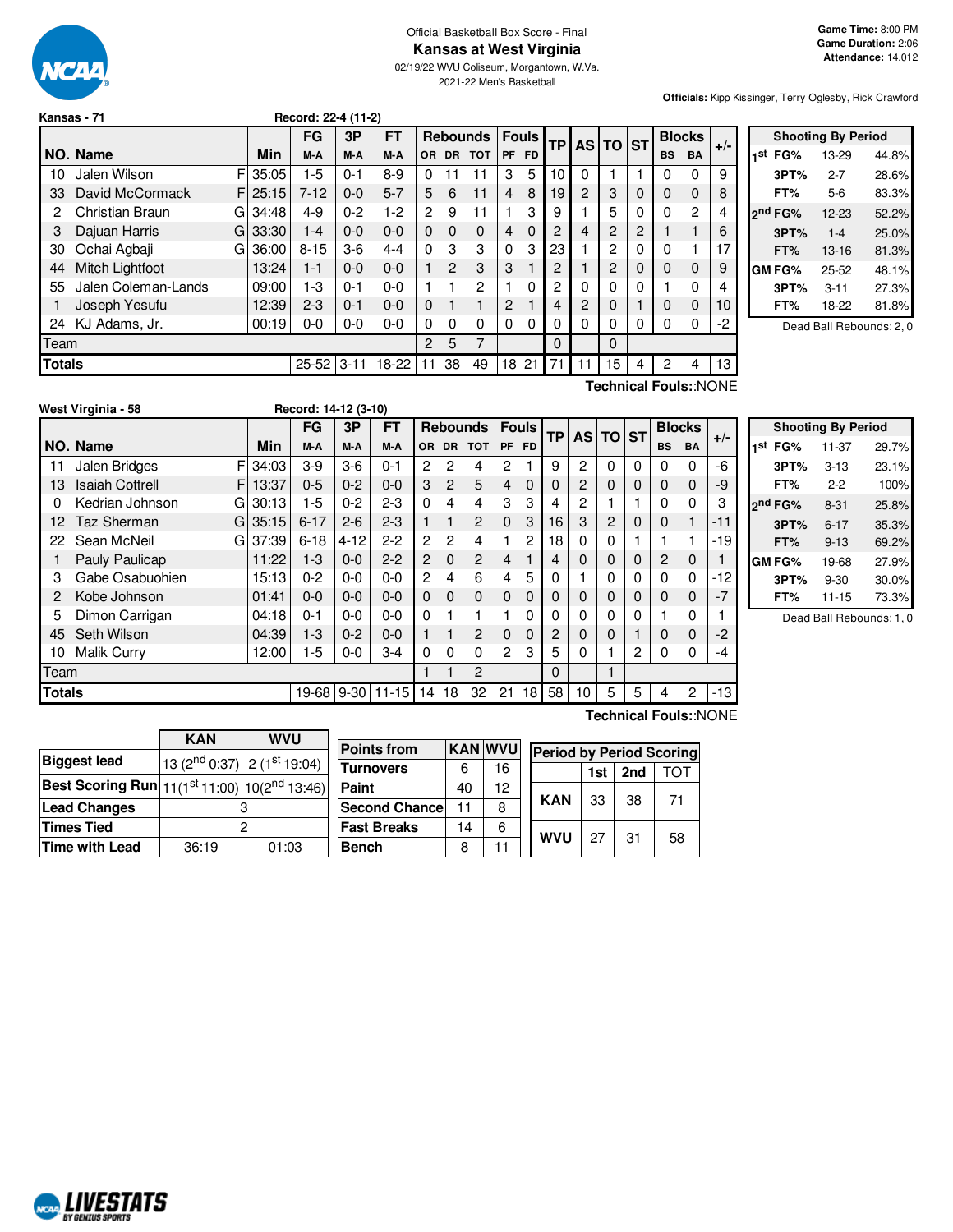

2021-22 Men's Basketball

**Officials:** Kipp Kissinger, Terry Oglesby, Rick Crawford

#### **Period 1**

| <b>Quarter Starters:</b> |                                                                           |              |              |                |                                        |                                                         |
|--------------------------|---------------------------------------------------------------------------|--------------|--------------|----------------|----------------------------------------|---------------------------------------------------------|
| <b>WVU</b>               | 0 Johnson K                                                               | 11 Bridges J | 12 Sherman T |                | 13 Cottrell I                          | 22 McNeil S                                             |
| KAN                      | 2 Braun C                                                                 | 3 Harris D   | 10 Wilson J  |                | 30 Agbaji O                            | 33 McCormack D                                          |
| <b>Game Time</b>         | <b>WVU</b>                                                                |              | <b>Score</b> | <b>Diff</b>    |                                        | <b>KAN</b>                                              |
| 20:00                    | 13 COTTRELL I jumpball won                                                |              |              |                | 33 MCCORMACK D jumpball lost           |                                                         |
| 19:30                    | 0 JOHNSON K turnover lost ball (1)                                        |              |              |                | 3 HARRIS D steal (1)                   |                                                         |
| 19:18                    | 22 MCNEIL S steal (1)                                                     |              |              |                | 30 AGBAJI O turnover bad pass (1)      |                                                         |
| 19:04                    | 12 SHERMAN T 2pt FG from turnover in the paint, driving layup<br>made (2) |              | $2 - 0$      | $\overline{2}$ |                                        |                                                         |
| 18:41                    |                                                                           |              | $2 - 2$      | 0              |                                        | 2 BRAUN C 2pt FG in the paint, driving layup made (2)   |
| 18:15                    | 13 COTTRELL I 3pt FG, jump shot missed                                    |              |              |                |                                        |                                                         |
| 18:13                    | offensive rebound (1)                                                     |              |              |                |                                        |                                                         |
| 18:08                    | 22 MCNEIL S 2pt FG second chance outside the paint, jump<br>shot made (2) |              | $4 - 2$      | $\overline{2}$ |                                        |                                                         |
| 17:47                    |                                                                           |              | 4-5          | -1             | 30 AGBAJI O 3pt FG, jump shot made (3) |                                                         |
| 17:47                    |                                                                           |              |              |                | 3 HARRIS D assist (1)                  |                                                         |
| 17:30                    | 12 SHERMAN T 2pt FG outside the paint, jump shot made (4)                 |              | $6-5$        | $\mathbf{1}$   |                                        |                                                         |
| 17:30                    | 0 JOHNSON K assist (1)                                                    |              |              |                |                                        |                                                         |
| 17:16                    |                                                                           |              |              |                |                                        | 30 AGBAJI O 2pt FG in the paint, jump shot missed       |
| 17:12                    |                                                                           |              |              |                | 33 MCCORMACK D offensive rebound (1)   |                                                         |
| 17:11                    |                                                                           |              | $6 - 7$      | $-1$           | made $(2)$                             | 33 MCCORMACK D 2pt FG second chance in the paint, dunk, |
| 17:05                    | 12 SHERMAN T 3pt FG, jump shot missed                                     |              |              |                |                                        |                                                         |
| 17:01                    |                                                                           |              |              |                | 10 WILSON J defensive rebound (1)      |                                                         |
| 16:49                    |                                                                           |              | $6-9$        | -3             |                                        | 33 MCCORMACK D 2pt FG in the paint, layup made (4)      |
| 16:49                    |                                                                           |              |              |                | 3 HARRIS D assist (2)                  |                                                         |
| 16:29                    | 12 SHERMAN T 2pt FG outside the paint, jump shot missed                   |              |              |                |                                        |                                                         |
| 16:25                    |                                                                           |              |              |                | 2 BRAUN C defensive rebound (1)        |                                                         |
| 16:20                    |                                                                           |              |              |                |                                        | 10 WILSON J 2pt FG in the paint, driving layup missed   |
| 16:17                    | 13 COTTRELL I defensive rebound (1)                                       |              |              |                |                                        |                                                         |
| 16:13                    | 0 JOHNSON K 2pt FG in the paint, driving layup missed                     |              |              |                |                                        |                                                         |
| 16:10                    |                                                                           |              |              |                | 33 MCCORMACK D defensive rebound (2)   |                                                         |
| 16:03                    | 0 JOHNSON K foul drawn (1)                                                |              |              |                | 33 MCCORMACK D foul offensive (1 - 1)  |                                                         |
| 16:03                    |                                                                           |              |              |                | 33 MCCORMACK D turnover offensive (1)  |                                                         |
| 16:03                    | 13 COTTRELL I substitution out                                            |              |              |                |                                        |                                                         |
| 16:03                    | 1 PAULICAP P substitution in                                              |              |              |                |                                        |                                                         |
| 16:03                    |                                                                           |              |              |                | 33 MCCORMACK D substitution out        |                                                         |
| 16:03                    |                                                                           |              |              |                | 44 LIGHTFOOT M substitution in         |                                                         |
| 15:52                    | 11 BRIDGES J 3pt FG from turnover, jump shot missed                       |              |              |                |                                        |                                                         |
| 15:49                    |                                                                           |              |              |                | 2 BRAUN C defensive rebound (2)        |                                                         |
| 15:41                    |                                                                           |              |              |                | 2 BRAUN C turnover bad pass (1)        |                                                         |
| 15:41                    |                                                                           |              |              | Timeout media  |                                        |                                                         |
| 15:21                    | 11 BRIDGES J 2pt FG from turnover outside the paint, jump shot<br>missed  |              |              |                |                                        |                                                         |
| 15:17                    |                                                                           |              |              |                | 30 AGBAJI O defensive rebound (1)      |                                                         |
| 15:15                    | 11 BRIDGES J foul personal (1 - 1)                                        |              |              |                | 30 AGBAJI O foul drawn (1)             |                                                         |
| 15:15                    | 11 BRIDGES J substitution out                                             |              |              |                |                                        |                                                         |
| 15:15                    | 3 OSABUOHIEN G substitution in                                            |              |              |                |                                        |                                                         |

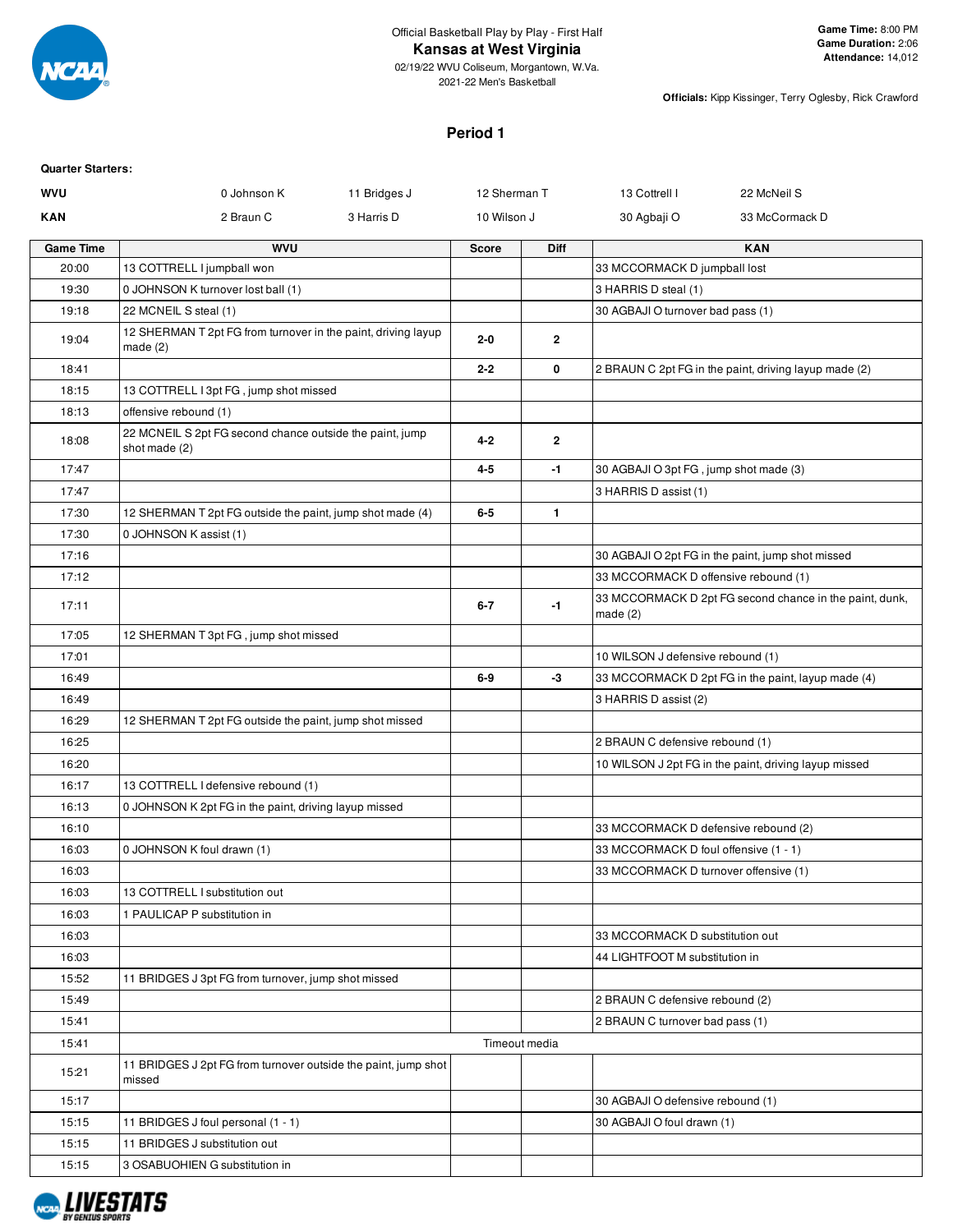

02/19/22 WVU Coliseum, Morgantown, W.Va. 2021-22 Men's Basketball

| <b>Game Time</b> | <b>WVU</b>                                                               | <b>Score</b> | <b>Diff</b>   | <b>KAN</b>                                                                 |
|------------------|--------------------------------------------------------------------------|--------------|---------------|----------------------------------------------------------------------------|
| 15:07            |                                                                          |              |               | 2 BRAUN C turnover travel (2)                                              |
| 14:49            | 22 MCNEIL S 3pt FG from turnover, jump shot made (5)                     | 9-9          | 0             |                                                                            |
| 14:31            | 3 OSABUOHIEN G foul drawn (1)                                            |              |               | 44 LIGHTFOOT M foul offensive (1 - 2)                                      |
| 14:31            |                                                                          |              |               | 44 LIGHTFOOT M turnover offensive (1)                                      |
| 14:08            | 12 SHERMAN T 2pt FG from turnover outside the paint, jump<br>shot missed |              |               |                                                                            |
| 14:06            |                                                                          |              |               | defensive rebound (7)                                                      |
| 13:40            | 1 PAULICAP P foul shooting (1 - 2)                                       |              |               | 10 WILSON J foul drawn (1)                                                 |
| 13:40            |                                                                          | $9 - 10$     | -1            | 10 WILSON J free throw 1 - 2 made (1)                                      |
| 13:40            |                                                                          | $9 - 11$     | -2            | 10 WILSON J free throw 2 - 2 made (2)                                      |
| 13:40            | 3 OSABUOHIEN G foul drawn (2)                                            |              |               | 10 WILSON J foul personal (1 - 3)                                          |
| 13:40            |                                                                          |              |               | 10 WILSON J substitution out                                               |
| 13:40            |                                                                          |              |               | 55 COLEMAN-LANDS J substitution in                                         |
| 13:24            | 22 MCNEIL S 3pt FG, jump shot missed                                     |              |               |                                                                            |
| 13:21            |                                                                          |              |               | 2 BRAUN C defensive rebound (3)                                            |
| 13:10            |                                                                          | $9 - 13$     | -4            | 55 COLEMAN-LANDS J 2pt FG outside the paint, jump shot<br>made $(2)$       |
| 13:10            |                                                                          |              |               | 44 LIGHTFOOT M assist (1)                                                  |
| 12:59            | 3 OSABUOHIEN G foul drawn (3)                                            |              |               | 3 HARRIS D foul personal (1 - 4)                                           |
| 12:59            | 1 PAULICAP P substitution out                                            |              |               |                                                                            |
| 12:59            | 13 COTTRELL I substitution in                                            |              |               |                                                                            |
| 12:59            |                                                                          |              |               | 3 HARRIS D substitution out                                                |
| 12:59            |                                                                          |              |               | 1 YESUFU J substitution in                                                 |
| 12:57            | 22 MCNEIL S 3pt FG, jump shot missed                                     |              |               |                                                                            |
| 12:53            |                                                                          |              |               | 55 COLEMAN-LANDS J defensive rebound (1)                                   |
| 12:36            |                                                                          |              |               | 1 YESUFU J 3pt FG, jump shot missed                                        |
| 12:34            | defensive rebound (3)                                                    |              |               |                                                                            |
| 12:34            | 0 JOHNSON K substitution out                                             |              |               |                                                                            |
| 12:34            | 2 JOHNSON K substitution in                                              |              |               |                                                                            |
| 12:23            | 12 SHERMAN T 2pt FG in the paint, driving layup blocked                  |              |               |                                                                            |
| 12:23            |                                                                          |              |               | 55 COLEMAN-LANDS J block (1)                                               |
| 12:18            |                                                                          |              |               | 30 AGBAJI O defensive rebound (2)                                          |
| 12:16            |                                                                          | 9-16         | -7            | 30 AGBAJI O 3pt FG fast break, jump shot made (6)                          |
| 11:56            | 22 MCNEIL S 2pt FG in the paint, jump shot missed                        |              |               |                                                                            |
| 11:53            | 22 MCNEIL S offensive rebound (1)                                        |              |               |                                                                            |
| 11:52            | 22 MCNEIL S 2pt FG second chance in the paint, layup missed              |              |               |                                                                            |
| 11:48            | 13 COTTRELL I offensive rebound (2)                                      |              |               |                                                                            |
| 11:48            | 13 COTTRELL I 2pt FG second chance in the paint, layup<br>missed         |              |               |                                                                            |
| 11:44            |                                                                          |              |               | 2 BRAUN C defensive rebound (4)                                            |
| 11:41            |                                                                          |              |               | 55 COLEMAN-LANDS J 3pt FG, jump shot missed                                |
| 11:39            |                                                                          |              |               | 44 LIGHTFOOT M offensive rebound (1)                                       |
| 11:39            | 13 COTTRELL I foul personal (1 - 3)                                      |              |               | 44 LIGHTFOOT M foul drawn (1)                                              |
| 11:39            |                                                                          |              | Timeout media |                                                                            |
| 11:39            |                                                                          |              |               | 2 BRAUN C substitution out                                                 |
| 11:39            |                                                                          |              |               | 10 WILSON J substitution in                                                |
| 11:29            |                                                                          | $9 - 18$     | -9            | 30 AGBAJI O 2pt FG second chance in the paint, driving layup<br>made $(8)$ |
| 11:10            | 3 OSABUOHIEN G 2pt FG in the paint, layup missed                         |              |               |                                                                            |
| 11:07            |                                                                          |              |               | 10 WILSON J defensive rebound (2)                                          |

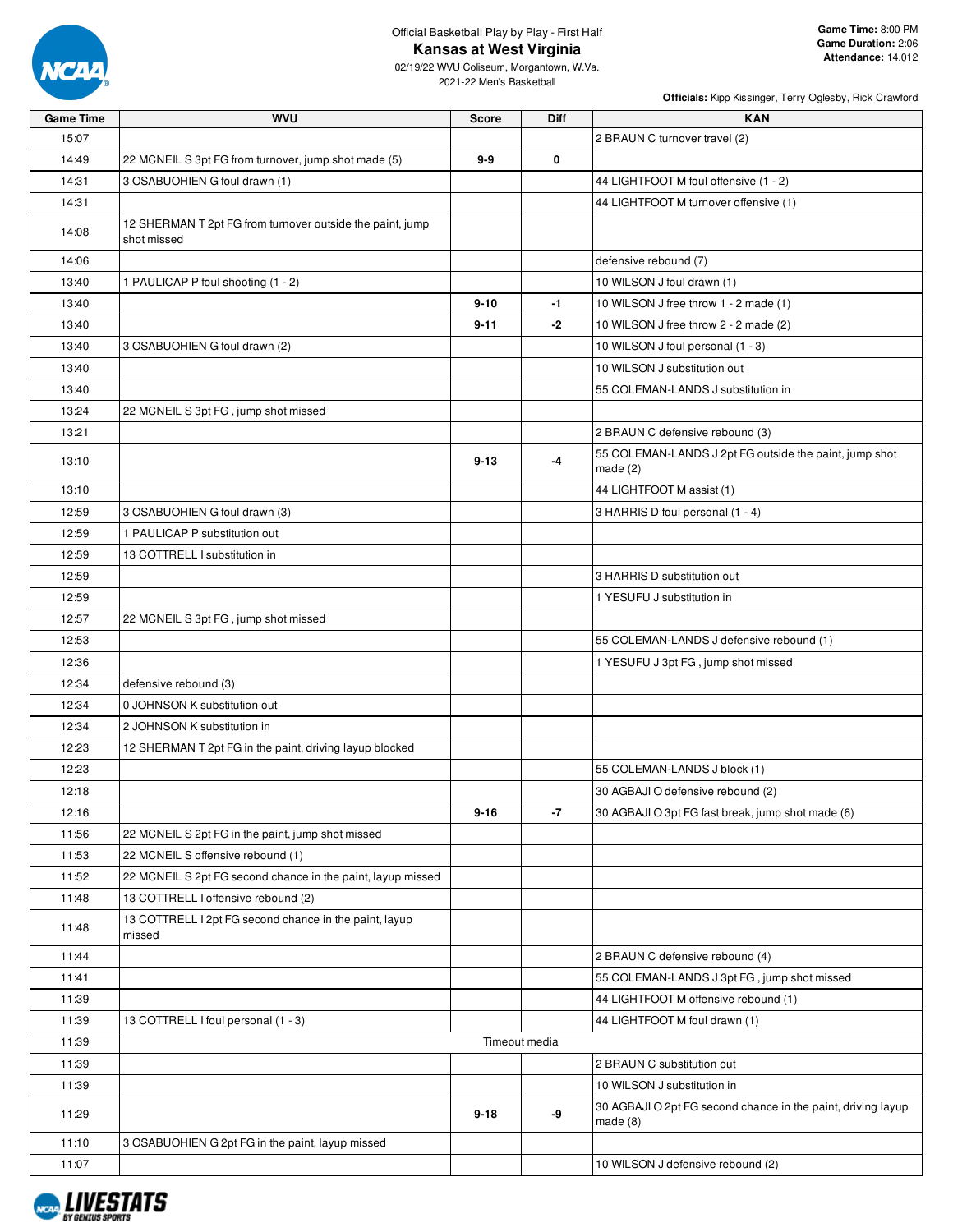

02/19/22 WVU Coliseum, Morgantown, W.Va. 2021-22 Men's Basketball

| <b>Game Time</b> | <b>WVU</b>                                                                     | <b>Score</b> | Diff          | <b>KAN</b>                                                        |
|------------------|--------------------------------------------------------------------------------|--------------|---------------|-------------------------------------------------------------------|
| 11:00            |                                                                                | $9 - 20$     | $-11$         | 1 YESUFU J 2pt FG in the paint, driving layup made (2)            |
| 10:53            | 12 SHERMAN T foul drawn (1)                                                    |              |               | 55 COLEMAN-LANDS J foul personal (1 - 5)                          |
| 10:53            | 2 JOHNSON K substitution out                                                   |              |               |                                                                   |
| 10:53            | 3 OSABUOHIEN G substitution out                                                |              |               |                                                                   |
| 10:53            | 0 JOHNSON K substitution in                                                    |              |               |                                                                   |
| 10:53            | 11 BRIDGES J substitution in                                                   |              |               |                                                                   |
| 10:33            | 12 SHERMAN T 2pt FG in the paint, layup made (6)                               | 11-20        | -9            |                                                                   |
| 10:22            |                                                                                |              |               | 30 AGBAJI O turnover travel (2)                                   |
| 10:22            |                                                                                |              |               | 1 YESUFU J substitution out                                       |
| 10:22            |                                                                                |              |               | 30 AGBAJI O substitution out                                      |
| 10:22            |                                                                                |              |               | 44 LIGHTFOOT M substitution out                                   |
| 10:22            |                                                                                |              |               | 2 BRAUN C substitution in                                         |
| 10:22            |                                                                                |              |               | 3 HARRIS D substitution in                                        |
| 10:22            |                                                                                |              |               | 33 MCCORMACK D substitution in                                    |
| 10:04            | 11 BRIDGES J 2pt FG from turnover in the paint, jump shot<br>missed            |              |               |                                                                   |
| 09:56            | 13 COTTRELL I offensive rebound (3)                                            |              |               |                                                                   |
| 09:56            | 13 COTTRELL I 2pt FG from turnover second chance in the<br>paint, layup missed |              |               |                                                                   |
| 09:55            |                                                                                |              |               | 10 WILSON J defensive rebound (3)                                 |
| 09:46            | 13 COTTRELL I foul personal (2 - 4)                                            |              |               | 33 MCCORMACK D foul drawn (1)                                     |
| 09:46            | 13 COTTRELL I substitution out                                                 |              |               |                                                                   |
| 09:46            | 5 CARRIGAN D substitution in                                                   |              |               |                                                                   |
| 09:41            |                                                                                |              |               | 33 MCCORMACK D 2pt FG in the paint, jump shot missed              |
| 09:37            |                                                                                |              |               | 33 MCCORMACK D offensive rebound (3)                              |
| 09:36            |                                                                                |              |               | 33 MCCORMACK D 2pt FG second chance in the paint, layup<br>missed |
| 09:33            |                                                                                |              |               | 2 BRAUN C offensive rebound (5)                                   |
| 09:32            |                                                                                |              |               | 2 BRAUN C 2pt FG second chance in the paint, layup blocked        |
| 09:32            | 5 CARRIGAN D block (1)                                                         |              |               |                                                                   |
| 09:25            | 5 CARRIGAN D defensive rebound (1)                                             |              |               |                                                                   |
| 09:24            | 0 JOHNSON K 2pt FG in the paint, layup missed                                  |              |               |                                                                   |
| 09:21            |                                                                                |              |               | 33 MCCORMACK D defensive rebound (4)                              |
| 09:19            | 22 MCNEIL S foul shooting (1 - 5)                                              |              |               | 2 BRAUN C foul drawn (1)                                          |
| 09:19            |                                                                                |              |               | 2 BRAUN C free throw fast break 1 - 2 missed                      |
| 09:19            |                                                                                |              |               | offensive dead ball rebound (1)                                   |
| 09:19            | 22 MCNEIL S substitution out                                                   |              |               |                                                                   |
| 09:19            | 45 WILSON S substitution in                                                    |              |               |                                                                   |
| 09:19            |                                                                                | $11 - 21$    | $-10$         | 2 BRAUN C free throw fast break 2 - 2 made (3)                    |
| 09:08            | 12 SHERMAN T 2pt FG outside the paint, jump shot missed                        |              |               |                                                                   |
| 09:05            |                                                                                |              |               | 2 BRAUN C defensive rebound (6)                                   |
| 08:43            |                                                                                |              |               | 33 MCCORMACK D 2pt FG in the paint, dunk, missed                  |
| 08:39            | 45 WILSON S defensive rebound (1)                                              |              |               |                                                                   |
| 08:22            | 11 BRIDGES J 3pt FG, jump shot made (3)                                        | 14-21        | $-7$          |                                                                   |
| 08:22            | 0 JOHNSON K assist (2)                                                         |              |               |                                                                   |
| 08:06            | 45 WILSON S steal (1)                                                          |              |               | 2 BRAUN C turnover lost ball (3)                                  |
| 07:58            |                                                                                |              | Timeout media |                                                                   |
| 07:58            |                                                                                |              |               | 55 COLEMAN-LANDS J substitution out                               |
| 07:58            |                                                                                |              |               | 30 AGBAJI O substitution in                                       |
| 07:50            | 5 CARRIGAN D 2pt FG from turnover in the paint, layup missed                   |              |               |                                                                   |

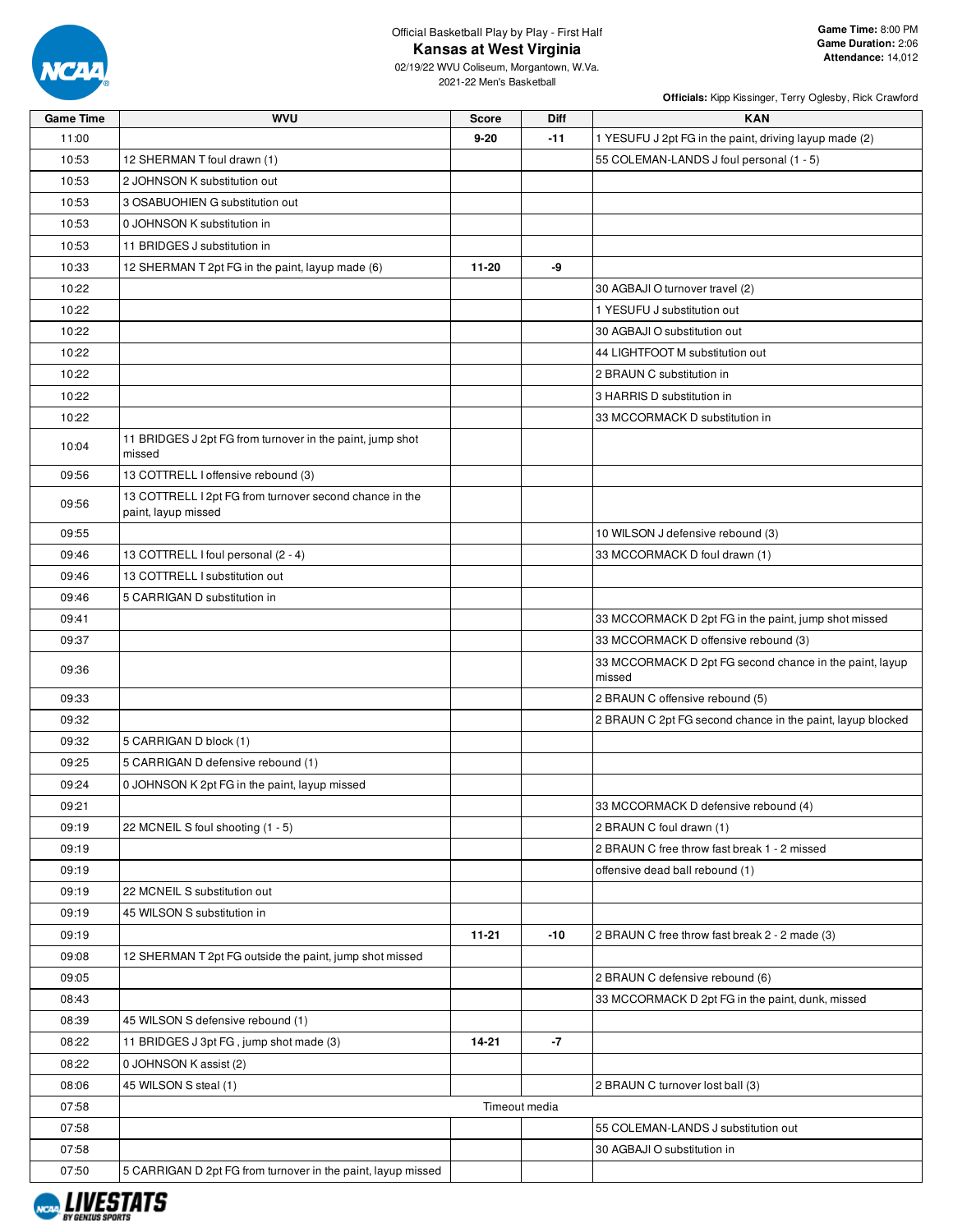

02/19/22 WVU Coliseum, Morgantown, W.Va. 2021-22 Men's Basketball

| <b>Game Time</b> | <b>WVU</b>                                                    | <b>Score</b>  | <b>Diff</b> | <b>KAN</b>                                                            |
|------------------|---------------------------------------------------------------|---------------|-------------|-----------------------------------------------------------------------|
| 07:49            |                                                               |               |             | 10 WILSON J defensive rebound (4)                                     |
| 07:49            | 5 CARRIGAN D foul personal (1 - 6)                            |               |             | 33 MCCORMACK D foul drawn (2)                                         |
| 07:49            | 12 SHERMAN T substitution out                                 |               |             |                                                                       |
| 07:49            | 22 MCNEIL S substitution in                                   |               |             |                                                                       |
| 07:37            |                                                               | 14-23         | -9          | 30 AGBAJI O 2pt FG in the paint, dunk, made (10)                      |
| 07:37            |                                                               |               |             | 33 MCCORMACK D assist (1)                                             |
| 07:11            | 0 JOHNSON K 3pt FG, jump shot missed                          |               |             |                                                                       |
| 07:08            |                                                               |               |             | 10 WILSON J defensive rebound (5)                                     |
| 07:06            | 5 CARRIGAN D substitution out                                 |               |             |                                                                       |
| 07:06            | 3 OSABUOHIEN G substitution in                                |               |             |                                                                       |
| 06:57            |                                                               |               |             | 30 AGBAJI O 3pt FG, jump shot missed                                  |
| 06:54            |                                                               |               |             | offensive rebound (21)                                                |
| 06:46            |                                                               |               |             | 10 WILSON J 2pt FG second chance in the paint, jump shot<br>missed    |
| 06:42            | 3 OSABUOHIEN G defensive rebound (1)                          |               |             |                                                                       |
| 06:29            | 45 WILSON S 3pt FG, jump shot missed                          |               |             |                                                                       |
| 06:25            |                                                               |               |             | 2 BRAUN C defensive rebound (7)                                       |
| 06:23            |                                                               |               |             | 2 BRAUN C turnover bad pass (4)                                       |
| 05:56            | 45 WILSON S 2pt FG from turnover outside the paint, jump shot | 16-23         | $-7$        |                                                                       |
| 05:39            | made(2)                                                       |               |             | 33 MCCORMACK D 2pt FG outside the paint, jump shot missed             |
| 05:35            |                                                               |               |             | 33 MCCORMACK D offensive rebound (5)                                  |
|                  |                                                               |               |             |                                                                       |
| 05:34            |                                                               | 16-25         | -9          | 33 MCCORMACK D 2pt FG second chance in the paint, layup<br>made $(6)$ |
| 05:24            | 22 MCNEIL S 3pt FG, jump shot missed                          |               |             |                                                                       |
| 05:19            | 45 WILSON S offensive rebound (2)                             |               |             |                                                                       |
| 05:15            | 45 WILSON S 3pt FG second chance, jump shot missed            |               |             |                                                                       |
| 05:11            |                                                               |               |             | 2 BRAUN C defensive rebound (8)                                       |
| 05:07            |                                                               | 16-27         | $-11$       | 2 BRAUN C 2pt FG fast break in the paint, driving layup made<br>(5)   |
| 04:40            | 22 MCNEIL S foul drawn (1)                                    |               |             | 2 BRAUN C foul personal (1 - 6)                                       |
| 04:40            | 3 OSABUOHIEN G substitution out                               |               |             |                                                                       |
| 04:40            | 45 WILSON S substitution out                                  |               |             |                                                                       |
| 04:40            | 1 PAULICAP P substitution in                                  |               |             |                                                                       |
| 04:40            | 12 SHERMAN T substitution in                                  |               |             |                                                                       |
| 04:40            | turnover sec $5(2)$                                           |               |             |                                                                       |
| 04:20            |                                                               |               |             | 10 WILSON J 3pt FG from turnover, jump shot missed                    |
| 04:17            | 22 MCNEIL S defensive rebound (2)                             |               |             |                                                                       |
| 04:10            | 22 MCNEIL S 2pt FG in the paint, driving layup missed         |               |             |                                                                       |
| 04:05            |                                                               |               |             | 10 WILSON J defensive rebound (6)                                     |
| 03:59            |                                                               |               |             | 30 AGBAJI O 2pt FG outside the paint, jump shot blocked               |
| 03:59            | 1 PAULICAP P block (1)                                        |               |             |                                                                       |
| 03:54            | 0 JOHNSON K defensive rebound (1)                             |               |             |                                                                       |
| 03:53            | 0 JOHNSON K 2pt FG fast break in the paint, layup made (2)    | 18-27         | -9          |                                                                       |
| 03:45            | 0 JOHNSON K foul personal (1 - 7)                             |               |             | 10 WILSON J foul drawn (2)                                            |
| 03:45            |                                                               | Timeout media |             |                                                                       |
| 03:45            |                                                               |               |             | 33 MCCORMACK D substitution out                                       |
| 03:45            |                                                               |               |             | 44 LIGHTFOOT M substitution in                                        |
| 03:45            |                                                               | 18-28         | $-10$       | 10 WILSON J 1&1 free throw 1 made (3)                                 |
| 03:45            |                                                               | 18-29         | $-11$       | 10 WILSON J 1&1 free throw 2 made (4)                                 |

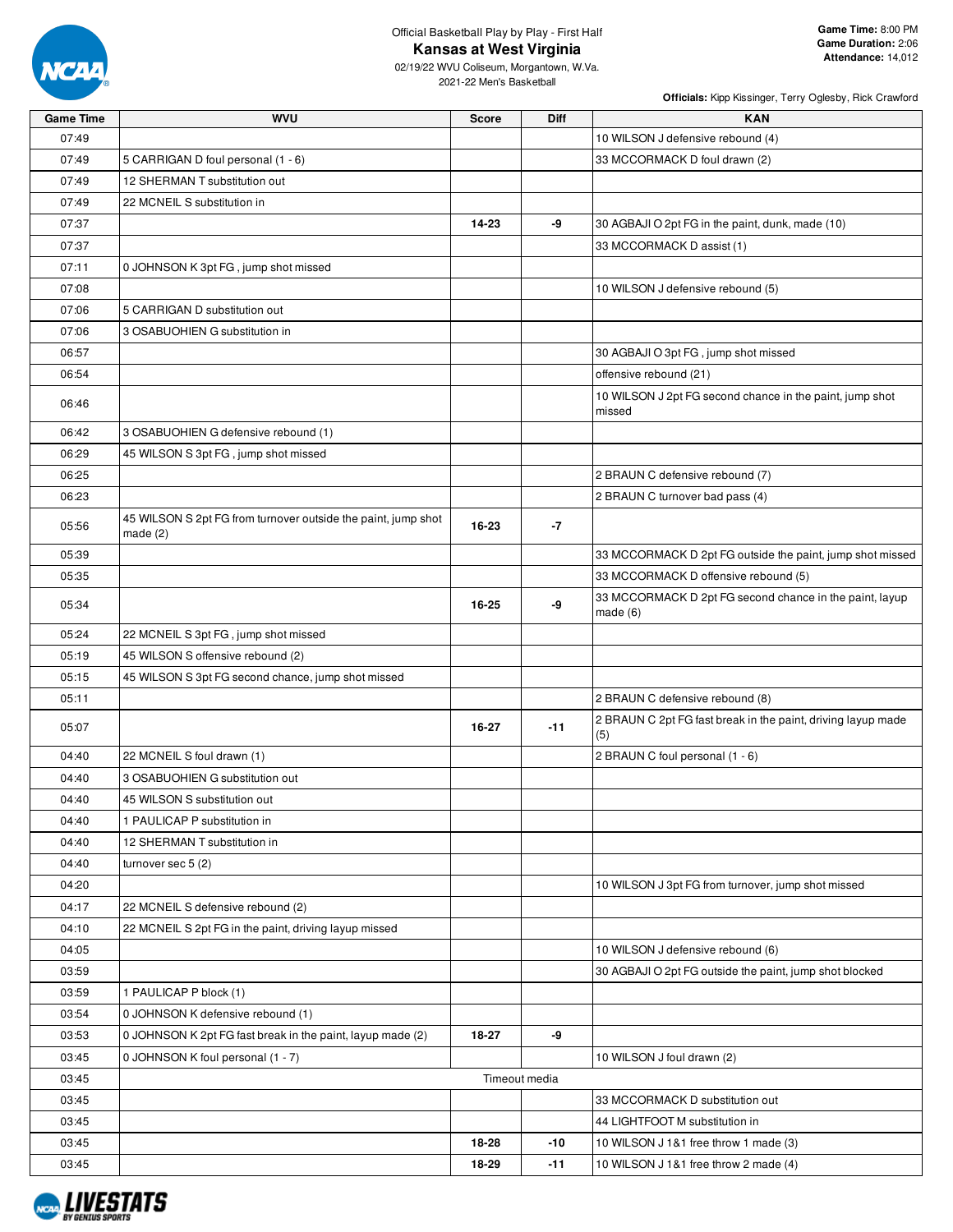

02/19/22 WVU Coliseum, Morgantown, W.Va. 2021-22 Men's Basketball

| <b>Game Time</b> | <b>WVU</b>                                                          | <b>Score</b>         | Diff  | <b>KAN</b>                                                       |
|------------------|---------------------------------------------------------------------|----------------------|-------|------------------------------------------------------------------|
| 03:45            |                                                                     |                      |       | 10 WILSON J substitution out                                     |
| 03:45            |                                                                     |                      |       | 55 COLEMAN-LANDS J substitution in                               |
| 03:26            | 1 PAULICAP P 2pt FG in the paint, layup made (2)                    | 20-29                | -9    |                                                                  |
| 03:26            | 11 BRIDGES J assist (1)                                             |                      |       |                                                                  |
| 02:58            |                                                                     | 20-31                | $-11$ | 3 HARRIS D 2pt FG in the paint, driving layup made (2)           |
| 02:31            | 11 BRIDGES J 3pt FG, jump shot missed                               |                      |       |                                                                  |
| 02:29            |                                                                     |                      |       | defensive rebound (26)                                           |
| 02:29            | 1 PAULICAP P substitution out                                       |                      |       |                                                                  |
| 02:29            | 5 CARRIGAN D substitution in                                        |                      |       |                                                                  |
| 02:03            |                                                                     |                      |       | 55 COLEMAN-LANDS J 2pt FG outside the paint, jump shot<br>missed |
| 01:59            |                                                                     |                      |       | 2 BRAUN C offensive rebound (9)                                  |
| 01:58            |                                                                     |                      |       | 2 BRAUN C 2pt FG second chance in the paint, layup missed        |
| 01:55            |                                                                     |                      |       | 55 COLEMAN-LANDS J offensive rebound (2)                         |
| 01:52            |                                                                     |                      |       | 30 AGBAJI O 3pt FG second chance, jump shot missed               |
| 01:49            | 0 JOHNSON K defensive rebound (2)                                   |                      |       |                                                                  |
| 01:35            | 11 BRIDGES J 3pt FG, jump shot made (6)                             | 23-31                | -8    |                                                                  |
| 01:35            | 12 SHERMAN T assist (1)                                             |                      |       |                                                                  |
| 01:03            |                                                                     | 23-33                | -10   | 44 LIGHTFOOT M 2pt FG in the paint, hook shot made (2)           |
| 01:03            |                                                                     |                      |       | 3 HARRIS D assist (3)                                            |
| 00:50            | Timeout 30 Sec                                                      |                      |       |                                                                  |
| 00:50            | 5 CARRIGAN D substitution out                                       |                      |       |                                                                  |
| 00:50            | 22 MCNEIL S substitution out                                        |                      |       |                                                                  |
| 00:50            | 1 PAULICAP P substitution in                                        |                      |       |                                                                  |
| 00:50            | 10 CURRY M substitution in                                          |                      |       |                                                                  |
| 00:50            |                                                                     |                      |       | 2 BRAUN C substitution out                                       |
| 00:50            |                                                                     |                      |       | 10 WILSON J substitution in                                      |
| 00:29            | 12 SHERMAN T 2pt FG outside the paint, jump shot missed             |                      |       |                                                                  |
| 00:27            | 1 PAULICAP P offensive rebound (1)                                  |                      |       |                                                                  |
| 00:27            | 1 PAULICAP P foul drawn (1)                                         |                      |       | 44 LIGHTFOOT M foul personal (2 - 7)                             |
| 00:27            | 11 BRIDGES J substitution out                                       |                      |       |                                                                  |
| 00:27            | 3 OSABUOHIEN G substitution in                                      |                      |       |                                                                  |
| 00:27            |                                                                     |                      |       | 44 LIGHTFOOT M substitution out                                  |
| 00:27            |                                                                     |                      |       | 55 COLEMAN-LANDS J substitution out                              |
| 00:27            |                                                                     |                      |       | 2 BRAUN C substitution in                                        |
| 00:27            |                                                                     |                      |       | 33 MCCORMACK D substitution in                                   |
| 00:27            | 1 PAULICAP P 1&1 free throw 1 made (3)                              | 24-33                | -9    |                                                                  |
| 00:27            | 1 PAULICAP P 1&1 free throw 2 made (4)                              | 25-33                | -8    |                                                                  |
| 00:19            | 10 CURRY M steal (1)                                                |                      |       | 3 HARRIS D turnover lost ball (1)                                |
| 00:19            | 3 OSABUOHIEN G substitution out                                     |                      |       |                                                                  |
| 00:19            | 11 BRIDGES J substitution in                                        |                      |       |                                                                  |
| 00:19            |                                                                     |                      |       | 33 MCCORMACK D substitution out                                  |
| 00:19            |                                                                     |                      |       | 24 ADAMS, JR. K substitution in                                  |
| 00:01            | 10 CURRY M 2pt FG from turnover in the paint, jump shot made<br>(2) | 27-33                | -6    |                                                                  |
|                  |                                                                     | <b>END OF PERIOD</b> |       |                                                                  |
|                  |                                                                     | <b>WVU 27-33 KAN</b> |       |                                                                  |

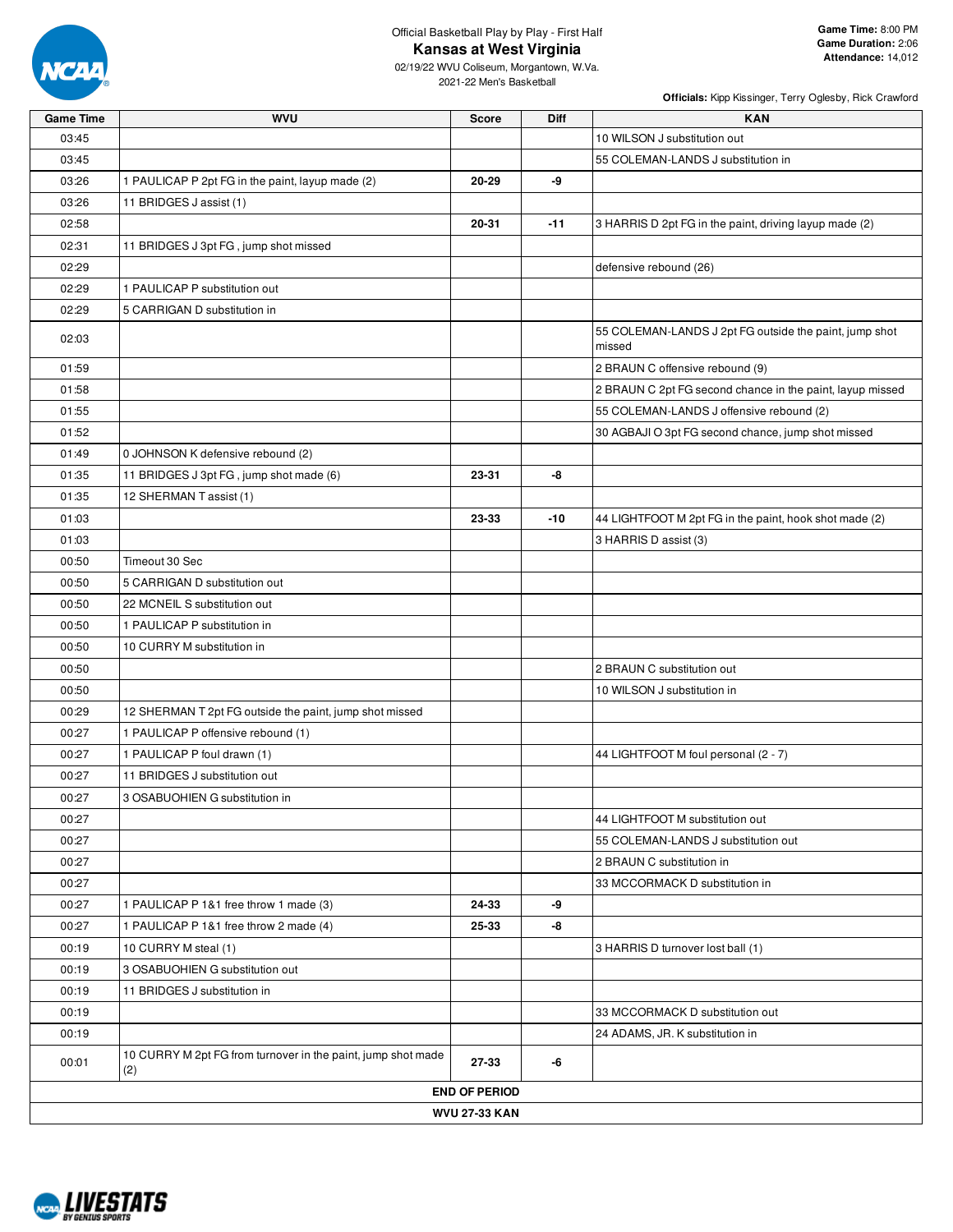

**Kansas - 33**

#### Official Basketball Box Score - First Half **Kansas at West Virginia**

02/19/22 WVU Coliseum, Morgantown, W.Va. 2021-22 Men's Basketball

**Officials:** Kipp Kissinger, Terry Oglesby, Rick Crawford

|               |                        |    |       | FG      | 3P      | <b>FT</b> |          | <b>Rebounds</b> |              |                | <b>Fouls</b>   | TP             | <b>AS</b> | TO             | <b>ST</b> | <b>Blocks</b> |                             | $+/-$ |
|---------------|------------------------|----|-------|---------|---------|-----------|----------|-----------------|--------------|----------------|----------------|----------------|-----------|----------------|-----------|---------------|-----------------------------|-------|
|               | NO. Name               |    | Min   | M-A     | M-A     | $M-A$     | OR.      | DR.             | <b>TOT</b>   | PF             | <b>FD</b>      |                |           |                |           | <b>BS</b>     | <b>BA</b>                   |       |
| 10            | Jalen Wilson           | F  | 15:05 | $0 - 3$ | $0 - 1$ | $4 - 4$   | $\Omega$ | 6               | 6            |                | 2              | 4              | 0         | $\Omega$       | 0         | 0             | 0                           | 2     |
| 33            | David McCormack        | FI | 10:42 | $3 - 7$ | $0-0$   | $0 - 0$   | 3        | $\overline{2}$  | 5            |                | $\overline{2}$ | 6              |           |                | $\Omega$  | $\mathbf 0$   | 0                           |       |
| 2             | <b>Christian Braun</b> | G  | 18:19 | $2 - 4$ | $0-0$   | $1-2$     | 2        | 7               | 9            |                |                | 5              | 0         | 4              | 0         | $\Omega$      |                             | 4     |
| 3             | Dajuan Harris          | G  | 17:23 | $1 - 1$ | $0-0$   | $0-0$     | $\Omega$ | $\Omega$        | $\mathbf{0}$ |                | 0              | $\overline{c}$ | 3         |                |           | $\Omega$      | $\mathbf 0$                 |       |
| 30            | Ochai Agbaji           | G  | 17:36 | $4 - 8$ | $2 - 4$ | $0-0$     | $\Omega$ | $\overline{2}$  | 2            | $\Omega$       |                | 10             | 0         | $\overline{2}$ | $\Omega$  | $\mathbf{0}$  |                             | 8     |
| 44            | Mitch Lightfoot        |    | 08:59 | $1 - 1$ | $0-0$   | $0-0$     |          | $\Omega$        |              | $\overline{c}$ |                | 2              |           |                | $\Omega$  | $\Omega$      | $\Omega$                    | ⇁     |
| 55            | Jalen Coleman-Lands    |    | 09:00 | $1-3$   | $0 - 1$ | $0-0$     |          |                 | 2            |                | 0              | 2              | 0         | $\Omega$       | 0         |               | 0                           | 4     |
|               | Joseph Yesufu          |    | 02:37 | $1-2$   | $0 - 1$ | $0-0$     | $\Omega$ | $\Omega$        | $\mathbf{0}$ | $\Omega$       | $\Omega$       | 2              | $\Omega$  | $\mathbf 0$    | $\Omega$  | $\Omega$      | $\Omega$                    | 5     |
| 24            | KJ Adams, Jr.          |    | 00:19 | $0 - 0$ | $0-0$   | $0-0$     | $\Omega$ | $\Omega$        | 0            | 0              | $\Omega$       | 0              | 0         | $\Omega$       |           | 0             | 0                           | -2    |
| Team          |                        |    |       |         |         |           |          | $\overline{2}$  | 3            |                |                | 0              |           | $\Omega$       |           |               |                             |       |
| <b>Totals</b> |                        |    |       | 13-29   | $2 - 7$ | $5-6$     | 8        | 20              | 28           |                | 7              | 33             | 5         | 9              |           |               | 2                           | 6     |
|               |                        |    |       |         |         |           |          |                 |              |                |                |                |           |                |           |               | $\sim$ $\sim$ $\sim$ $\sim$ |       |

|     | <b>Shooting By Period</b> |         |       |  |  |  |  |  |  |  |  |  |
|-----|---------------------------|---------|-------|--|--|--|--|--|--|--|--|--|
| 1st | FG%                       | 13-29   | 44.8% |  |  |  |  |  |  |  |  |  |
|     | 3PT%                      | $2 - 7$ | 28.6% |  |  |  |  |  |  |  |  |  |
|     | FT%                       | 5-6     | 83.3% |  |  |  |  |  |  |  |  |  |
|     | <b>GM FG%</b>             | 13-29   | 44.8% |  |  |  |  |  |  |  |  |  |
|     | 3PT%                      | $2 - 7$ | 28.6% |  |  |  |  |  |  |  |  |  |
|     | FT%                       | $5-6$   | 83.3% |  |  |  |  |  |  |  |  |  |

Dead Ball Rebounds: 1, 0

|  | West Virginia - 27 |  |
|--|--------------------|--|
|--|--------------------|--|

**Technical Fouls:**:NONE

| <b>TP</b><br>TO ST<br><b>AS</b><br><b>Min</b><br>NO. Name<br>M-A<br>$M-A$<br><b>DR</b><br><b>TOT</b><br><b>PF</b><br>F <sub>D</sub><br><b>BS</b><br><b>BA</b><br>M-A<br><b>OR</b><br>F<br>6<br>Jalen Bridges<br>15:30<br>$2-6$<br>$0-0$<br>$\Omega$<br>0<br>$2 - 4$<br>0<br>0<br>0<br>0<br>0<br>$\Omega$<br>11<br><b>Isaiah Cottrell</b><br>3<br>2<br>0<br>$\mathbf 0$<br>F.<br>07:10<br>$0 - 3$<br>$0 - 0$<br>$\mathcal{P}$<br>$\mathbf 0$<br>0<br>0<br>$0 - 1$<br>0<br>0<br>13<br>2<br>2<br>$\mathbf 0$<br>Kedrian Johnson<br>$0-0$<br>2<br>2<br>$\Omega$<br>18:19<br>0<br>G<br>$\Omega$<br>1-4<br>$0 - 1$<br>0<br>0<br>Taz Sherman<br>$3-9$<br>$0-0$<br>$\Omega$<br>$\mathbf 0$<br>$\Omega$<br>0<br>1<br>16:51<br>$0 - 1$<br>6<br>0<br>12<br>G<br>$\Omega$<br>5<br>$\mathbf 0$<br>Sean McNeil<br>17:39<br>$2 - 8$<br>$0-0$<br>2<br>0<br>0<br>0<br>22<br>G<br>1-4 | $+/-$<br>$\Omega$<br>-8 |
|---------------------------------------------------------------------------------------------------------------------------------------------------------------------------------------------------------------------------------------------------------------------------------------------------------------------------------------------------------------------------------------------------------------------------------------------------------------------------------------------------------------------------------------------------------------------------------------------------------------------------------------------------------------------------------------------------------------------------------------------------------------------------------------------------------------------------------------------------------------------|-------------------------|
|                                                                                                                                                                                                                                                                                                                                                                                                                                                                                                                                                                                                                                                                                                                                                                                                                                                                     |                         |
|                                                                                                                                                                                                                                                                                                                                                                                                                                                                                                                                                                                                                                                                                                                                                                                                                                                                     |                         |
|                                                                                                                                                                                                                                                                                                                                                                                                                                                                                                                                                                                                                                                                                                                                                                                                                                                                     |                         |
|                                                                                                                                                                                                                                                                                                                                                                                                                                                                                                                                                                                                                                                                                                                                                                                                                                                                     | 4                       |
|                                                                                                                                                                                                                                                                                                                                                                                                                                                                                                                                                                                                                                                                                                                                                                                                                                                                     | $-2$                    |
|                                                                                                                                                                                                                                                                                                                                                                                                                                                                                                                                                                                                                                                                                                                                                                                                                                                                     | -12                     |
| Pauly Paulicap<br>$2 - 2$<br>$\Omega$<br>0<br>$\mathbf 0$<br>06:06<br>$0 - 0$<br>0<br>0<br>$1 - 1$<br>4                                                                                                                                                                                                                                                                                                                                                                                                                                                                                                                                                                                                                                                                                                                                                             | 3                       |
| Gabe Osabuohien<br>0<br>0<br>06:56<br>$0 - 1$<br>$0-0$<br>3<br>0<br>0<br>0<br>$0-0$<br>0<br>0<br>3<br>$\Omega$                                                                                                                                                                                                                                                                                                                                                                                                                                                                                                                                                                                                                                                                                                                                                      | -8                      |
| $\mathbf 0$<br>$\Omega$<br>0<br>$\Omega$<br>Kobe Johnson<br>$0 - 0$<br>$0 - 0$<br>$0-0$<br>$\Omega$<br>$\Omega$<br>$\Omega$<br>0<br>01:41<br>0<br>0<br>2<br>$\Omega$                                                                                                                                                                                                                                                                                                                                                                                                                                                                                                                                                                                                                                                                                                | $-7$                    |
| Dimon Carrigan<br>0<br>0<br>0<br>0<br>04:18<br>$0-0$<br>$0-0$<br>0<br>$0 - 1$<br>0<br>5<br>$\Omega$                                                                                                                                                                                                                                                                                                                                                                                                                                                                                                                                                                                                                                                                                                                                                                 | 1                       |
| $\mathbf 0$<br>Seth Wilson<br>$1 - 3$<br>$0 - 2$<br>2<br>0<br>45<br>04:39<br>$0-0$<br>0<br>0<br>2<br>0<br>0                                                                                                                                                                                                                                                                                                                                                                                                                                                                                                                                                                                                                                                                                                                                                         | $-2$                    |
| $0-0$<br><b>Malik Curry</b><br>00:51<br>$\Omega$<br>0<br>0<br>0<br>$\Omega$<br>$0-0$<br>2<br>0<br>0<br>10<br>$1 - 1$<br>$\Omega$<br>0                                                                                                                                                                                                                                                                                                                                                                                                                                                                                                                                                                                                                                                                                                                               | 4                       |
| Team<br>$\overline{c}$<br>0                                                                                                                                                                                                                                                                                                                                                                                                                                                                                                                                                                                                                                                                                                                                                                                                                                         |                         |
| $3-13$ 2-2<br><b>Totals</b><br>27<br>2<br>3<br>$11 - 37$<br>6<br>8<br>14<br>7<br>2<br>4                                                                                                                                                                                                                                                                                                                                                                                                                                                                                                                                                                                                                                                                                                                                                                             | -6                      |

| <b>Shooting By Period</b> |          |        |  |  |  |  |  |  |  |  |  |  |
|---------------------------|----------|--------|--|--|--|--|--|--|--|--|--|--|
| 1st<br>FG%                | 11-37    | 29.7%  |  |  |  |  |  |  |  |  |  |  |
| 3PT%                      | $3 - 13$ | 23.1%  |  |  |  |  |  |  |  |  |  |  |
| FT%                       | $2-2$    | 100%   |  |  |  |  |  |  |  |  |  |  |
| GM FG%                    | 11-37    | 29.7%  |  |  |  |  |  |  |  |  |  |  |
| 3PT%                      | $3 - 13$ | 23.1%  |  |  |  |  |  |  |  |  |  |  |
| FT%                       | $2 - 2$  | 100.0% |  |  |  |  |  |  |  |  |  |  |

Dead Ball Rebounds: 0, 0

|                                                       | <b>KAN</b>                   | <b>WVU</b> |  |  |  |  |
|-------------------------------------------------------|------------------------------|------------|--|--|--|--|
| <b>Biggest lead</b>                                   | 11 (1st 11:00) 2 (1st 19:04) |            |  |  |  |  |
| <b>Best Scoring Run</b> $11(1^{st}11:00)$ 4(1st 0:01) |                              |            |  |  |  |  |
| <b>Lead Changes</b>                                   |                              |            |  |  |  |  |
| <b>Times Tied</b>                                     | 2                            |            |  |  |  |  |
| <b>Time with Lead</b>                                 | 16:19                        | 01:03      |  |  |  |  |

| <b>Points from</b>    |    | <b>KAN WVU</b> | <b>Period by Period Scoring</b> |     |     |    |  |  |  |  |  |
|-----------------------|----|----------------|---------------------------------|-----|-----|----|--|--|--|--|--|
| <b>Turnovers</b>      |    | 9              |                                 | 1st | 2nd |    |  |  |  |  |  |
| Paint                 | 20 | 10             |                                 |     |     |    |  |  |  |  |  |
| <b>Second Chancel</b> | 6  |                | <b>KAN</b>                      | 33  | 38  | 71 |  |  |  |  |  |
| <b>Fast Breaks</b>    | 6  | 2              | <b>WVU</b>                      |     |     |    |  |  |  |  |  |
| <b>Bench</b>          | 6  | 8              |                                 | 27  | 31  | 58 |  |  |  |  |  |

**Technical Fouls:**:NONE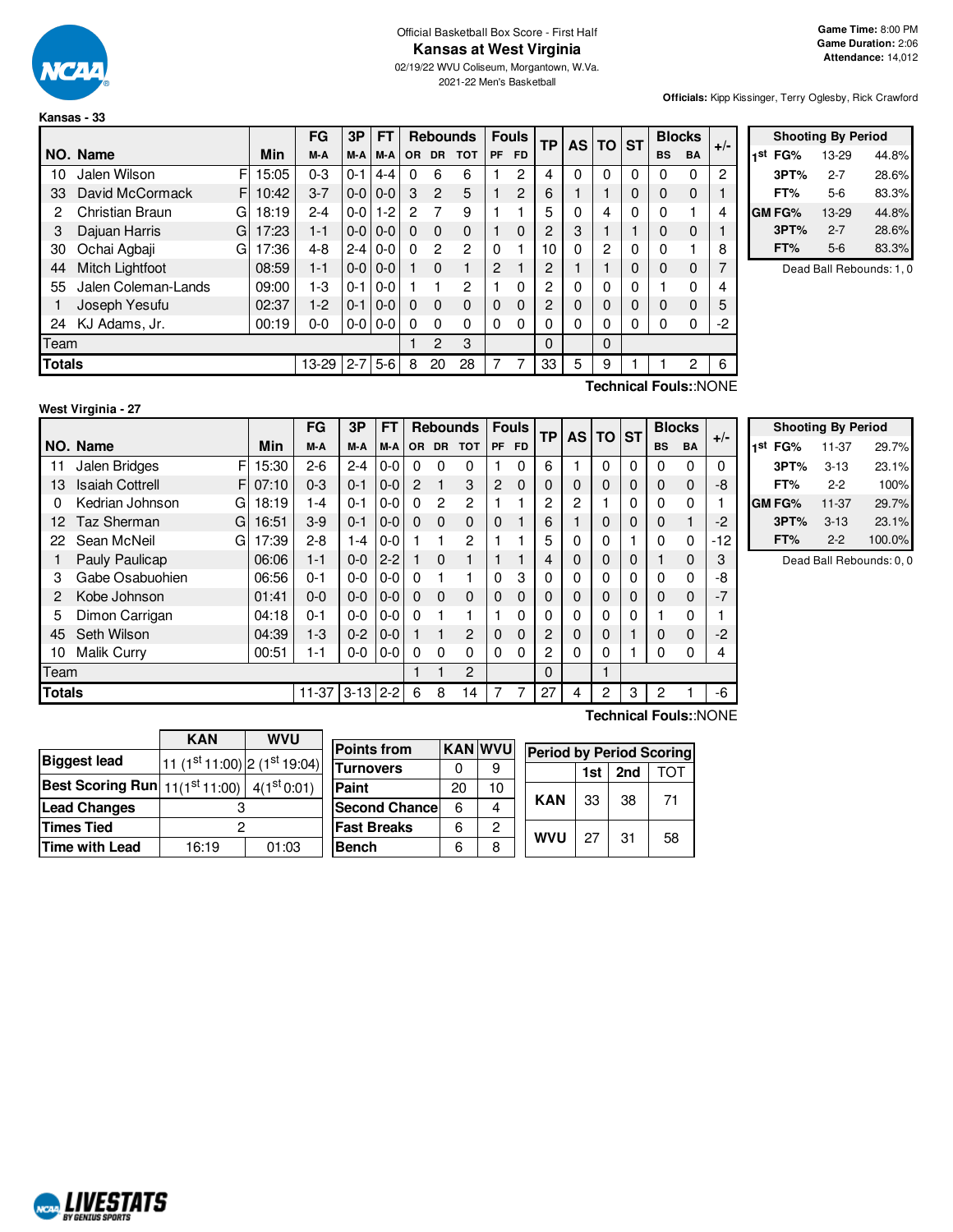

2021-22 Men's Basketball

**Officials:** Kipp Kissinger, Terry Oglesby, Rick Crawford

#### **Period 2**

| <b>WVU</b>       | 0 Johnson K                                                       | 11 Bridges J<br>12 Sherman T |             | 13 Cottrell I                            | 22 McNeil S                                                 |  |  |
|------------------|-------------------------------------------------------------------|------------------------------|-------------|------------------------------------------|-------------------------------------------------------------|--|--|
| <b>KAN</b>       | 2 Braun C                                                         | 3 Harris D<br>10 Wilson J    |             | 30 Agbaji O                              | 33 McCormack D                                              |  |  |
| <b>Game Time</b> | <b>WVU</b>                                                        | <b>Score</b>                 | <b>Diff</b> |                                          | <b>KAN</b>                                                  |  |  |
| 20:00            | 1 PAULICAP P substitution out                                     |                              |             |                                          |                                                             |  |  |
| 20:00            | 10 CURRY M substitution out                                       |                              |             |                                          |                                                             |  |  |
| 20:00            | 13 COTTRELL I substitution in                                     |                              |             |                                          |                                                             |  |  |
| 20:00            | 22 MCNEIL S substitution in                                       |                              |             |                                          |                                                             |  |  |
| 20:00            |                                                                   |                              |             | 24 ADAMS, JR. K substitution out         |                                                             |  |  |
| 20:00            |                                                                   |                              |             | 33 MCCORMACK D substitution in           |                                                             |  |  |
| 19:48            | 11 BRIDGES J foul personal (2 - 1)                                |                              |             | 33 MCCORMACK D foul drawn (3)            |                                                             |  |  |
| 19:36            |                                                                   |                              |             |                                          | 33 MCCORMACK D 2pt FG in the paint, dunk, missed            |  |  |
| 19:33            | 11 BRIDGES J defensive rebound (1)                                |                              |             |                                          |                                                             |  |  |
| 19:16            | 11 BRIDGES J 3pt FG, jump shot made (9)                           | 30-33                        | -3          |                                          |                                                             |  |  |
| 19:16            | 12 SHERMAN T assist (2)                                           |                              |             |                                          |                                                             |  |  |
| 18:54            |                                                                   | 30-36                        | -6          | 30 AGBAJI O 3pt FG, jump shot made (13)  |                                                             |  |  |
| 18:54            |                                                                   |                              |             | 33 MCCORMACK D assist (2)                |                                                             |  |  |
| 18:25            | 13 COTTRELL I 2pt FG in the paint, layup missed                   |                              |             |                                          |                                                             |  |  |
| 18:25            |                                                                   |                              |             | defensive rebound (29)                   |                                                             |  |  |
| 18:16            | 13 COTTRELL I foul shooting (3 - 2)                               |                              |             | 33 MCCORMACK D foul drawn (4)            |                                                             |  |  |
| 18:16            |                                                                   | 30-37                        | -7          | 33 MCCORMACK D free throw 1 - 2 made (7) |                                                             |  |  |
| 18:16            | 13 COTTRELL I substitution out                                    |                              |             |                                          |                                                             |  |  |
| 18:16            | 1 PAULICAP P substitution in                                      |                              |             |                                          |                                                             |  |  |
| 18:16            |                                                                   | 30-38                        | -8          | 33 MCCORMACK D free throw 2 - 2 made (8) |                                                             |  |  |
| 17:53            | 12 SHERMAN T turnover bad pass (1)                                |                              |             | 3 HARRIS D steal (2)                     |                                                             |  |  |
| 17:44            | 1 PAULICAP P foul personal (2 - 3)                                |                              |             | 2 BRAUN C foul drawn (2)                 |                                                             |  |  |
| 17:37            |                                                                   |                              |             |                                          | 30 AGBAJI O 3pt FG from turnover, jump shot missed          |  |  |
| 17:33            |                                                                   |                              |             | 33 MCCORMACK D offensive rebound (6)     |                                                             |  |  |
| 17:31            |                                                                   | 30-40                        | $-10$       | paint, layup made (10)                   | 33 MCCORMACK D 2pt FG from turnover second chance in the    |  |  |
| 17:15            | 1 PAULICAP P 2pt FG in the paint, layup missed                    |                              |             |                                          |                                                             |  |  |
| 17:11            |                                                                   |                              |             | 10 WILSON J defensive rebound (7)        |                                                             |  |  |
| 17:10            |                                                                   | $30 - 42$                    | $-12$       |                                          | 30 AGBAJI O 2pt FG fast break in the paint, layup made (15) |  |  |
| 17:10            |                                                                   |                              |             | 3 HARRIS D assist (4)                    |                                                             |  |  |
| 17:07            | Timeout 30 Sec                                                    |                              |             |                                          |                                                             |  |  |
| 17:07            |                                                                   |                              |             | 3 HARRIS D substitution out              |                                                             |  |  |
| 17:07            |                                                                   |                              |             | 1 YESUFU J substitution in               |                                                             |  |  |
| 16:59            | 12 SHERMAN T 2pt FG in the paint, step back jump shot made<br>(8) | 32-42                        | $-10$       |                                          |                                                             |  |  |
| 16:41            | 0 JOHNSON K foul personal (2 - 4)                                 |                              |             | 1 YESUFU J foul drawn (1)                |                                                             |  |  |
| 16:41            |                                                                   |                              |             | 1 YESUFU J substitution out              |                                                             |  |  |
| 16:41            |                                                                   |                              |             | 3 HARRIS D substitution in               |                                                             |  |  |
| 16:33            |                                                                   |                              |             |                                          | 30 AGBAJI O 2pt FG outside the paint, jump shot missed      |  |  |
| 16:30            | 0 JOHNSON K defensive rebound (3)                                 |                              |             |                                          |                                                             |  |  |
| 16:18            | 12 SHERMAN T 2pt FG outside the paint, jump shot missed           |                              |             |                                          |                                                             |  |  |
| 16:12            | 1 PAULICAP P offensive rebound (2)                                |                              |             |                                          |                                                             |  |  |
| 16:12            | 1 PAULICAP P 2pt FG second chance in the paint, layup missed      |                              |             |                                          |                                                             |  |  |
| 16:11            |                                                                   |                              |             | 33 MCCORMACK D defensive rebound (7)     |                                                             |  |  |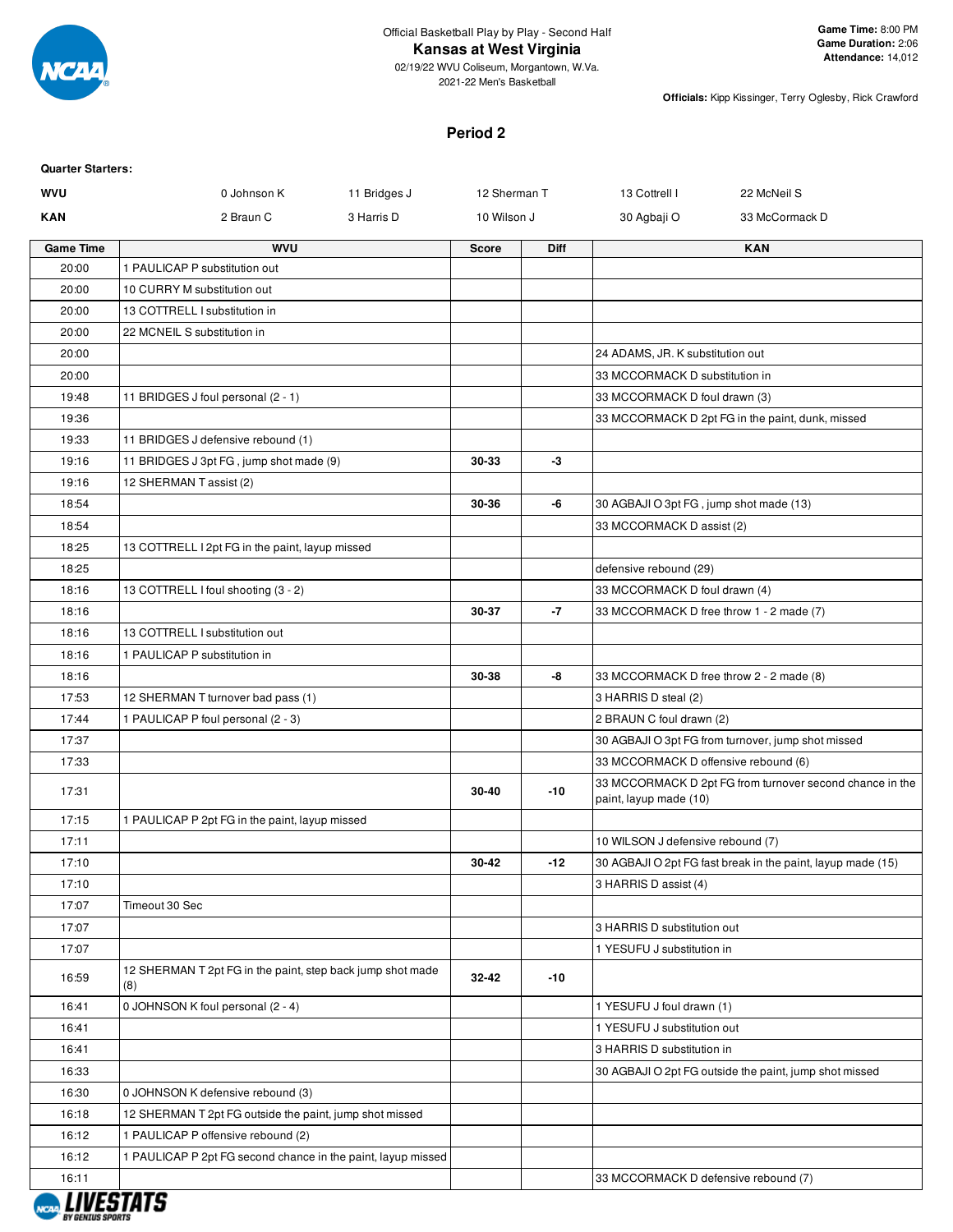

02/19/22 WVU Coliseum, Morgantown, W.Va. 2021-22 Men's Basketball

| <b>Game Time</b> | <b>WVU</b>                                                            | <b>Score</b>  | Diff | <b>KAN</b>                                                     |
|------------------|-----------------------------------------------------------------------|---------------|------|----------------------------------------------------------------|
| 16:00            |                                                                       |               |      | 2 BRAUN C turnover bad pass (5)                                |
| 16:00            |                                                                       | Timeout media |      |                                                                |
| 15:41            | 22 MCNEIL S 3pt FG from turnover, jump shot made (8)                  | 35-42         | -7   |                                                                |
| 15:41            | 12 SHERMAN T assist (3)                                               |               |      |                                                                |
| 15:17            |                                                                       |               |      | 10 WILSON J 2pt FG in the paint, driving layup missed          |
| 15:14            | 11 BRIDGES J defensive rebound (2)                                    |               |      |                                                                |
| 15:10            | 12 SHERMAN T 3pt FG, jump shot missed                                 |               |      |                                                                |
| 15:07            |                                                                       |               |      | 10 WILSON J defensive rebound (8)                              |
| 15:01            |                                                                       |               |      | 3 HARRIS D 2pt FG outside the paint, floating jump shot missed |
| 14:56            | 22 MCNEIL S defensive rebound (3)                                     |               |      |                                                                |
| 14:48            | 22 MCNEIL S 3pt FG, jump shot blocked                                 |               |      |                                                                |
| 14:48            |                                                                       |               |      | 3 HARRIS D block (1)                                           |
| 14:48            |                                                                       |               |      | 2 BRAUN C defensive rebound (10)                               |
| 14:34            | 1 PAULICAP P foul personal (3 - 5)                                    |               |      | 33 MCCORMACK D foul drawn (5)                                  |
| 14:34            | 1 PAULICAP P substitution out                                         |               |      |                                                                |
| 14:34            | 3 OSABUOHIEN G substitution in                                        |               |      |                                                                |
| 14:29            | 0 JOHNSON K steal (1)                                                 |               |      | 33 MCCORMACK D turnover bad pass (2)                           |
| 14:28            | 0 JOHNSON K foul drawn (2)                                            |               |      | 3 HARRIS D foul shooting (2 - 1)                               |
| 14:28            | 0 JOHNSON K free throw fast break 1 - 2 made (3)                      | 36-42         | -6   |                                                                |
| 14:28            | 0 JOHNSON K free throw fast break 2 - 2 made (4)                      | 37-42         | -5   |                                                                |
| 14:09            |                                                                       |               |      | 2 BRAUN C 3pt FG, jump shot blocked                            |
| 14:09            | 22 MCNEIL S block (1)                                                 |               |      |                                                                |
| 14:02            | 3 OSABUOHIEN G defensive rebound (2)                                  |               |      |                                                                |
| 13:46            | 22 MCNEIL S 3pt FG, jump shot made (11)                               | 40-42         | -2   |                                                                |
| 13:46            | 11 BRIDGES J assist (2)                                               |               |      |                                                                |
| 13:43            |                                                                       |               |      | Timeout 30 Sec                                                 |
| 13:43            |                                                                       |               |      | 33 MCCORMACK D substitution out                                |
| 13:43            |                                                                       |               |      | 44 LIGHTFOOT M substitution in                                 |
| 13:21            | 3 OSABUOHIEN G foul drawn (4)                                         |               |      | 3 HARRIS D foul offensive (3 - 2)                              |
| 13:21            |                                                                       |               |      | 3 HARRIS D turnover offensive (2)                              |
| 13:21            | 11 BRIDGES J substitution out                                         |               |      |                                                                |
| 13:21            | 10 CURRY M substitution in                                            |               |      |                                                                |
| 13:21            |                                                                       |               |      | 3 HARRIS D substitution out                                    |
| 13:21            |                                                                       |               |      | 1 YESUFU J substitution in                                     |
| 13:07            | 10 CURRY M 2pt FG from turnover in the paint, driving layup<br>missed |               |      |                                                                |
| 13:04            |                                                                       |               |      | 10 WILSON J defensive rebound (9)                              |
| 12:58            |                                                                       | 40-44         | $-4$ | 2 BRAUN C 2pt FG in the paint, dunk, made (7)                  |
| 12:58            |                                                                       |               |      | 1 YESUFU J assist (1)                                          |
| 12:40            | 12 SHERMAN T 3pt FG, jump shot made (11)                              | 43-44         | $-1$ |                                                                |
| 12:40            | 3 OSABUOHIEN G assist (1)                                             |               |      |                                                                |
| 12:27            | 0 JOHNSON K foul personal (3 - 6)                                     |               |      | 2 BRAUN C foul drawn (3)                                       |
| 12:20            | 3 OSABUOHIEN G foul personal (1 - 7)                                  |               |      | 30 AGBAJI O foul drawn (2)                                     |
| 12:20            |                                                                       | 43-45         | -2   | 30 AGBAJI O 1&1 free throw 1 made (16)                         |
| 12:20            |                                                                       | 43-46         | $-3$ | 30 AGBAJI O 1&1 free throw 2 made (17)                         |
| 11:54            | 10 CURRY M foul drawn (1)                                             |               |      | 1 YESUFU J foul personal (1 - 3)                               |
| 11:54            |                                                                       | Timeout media |      |                                                                |
| 11:54            | 0 JOHNSON K substitution out                                          |               |      |                                                                |
| 11.54            | 11 BRIDGES J substitution in                                          |               |      |                                                                |

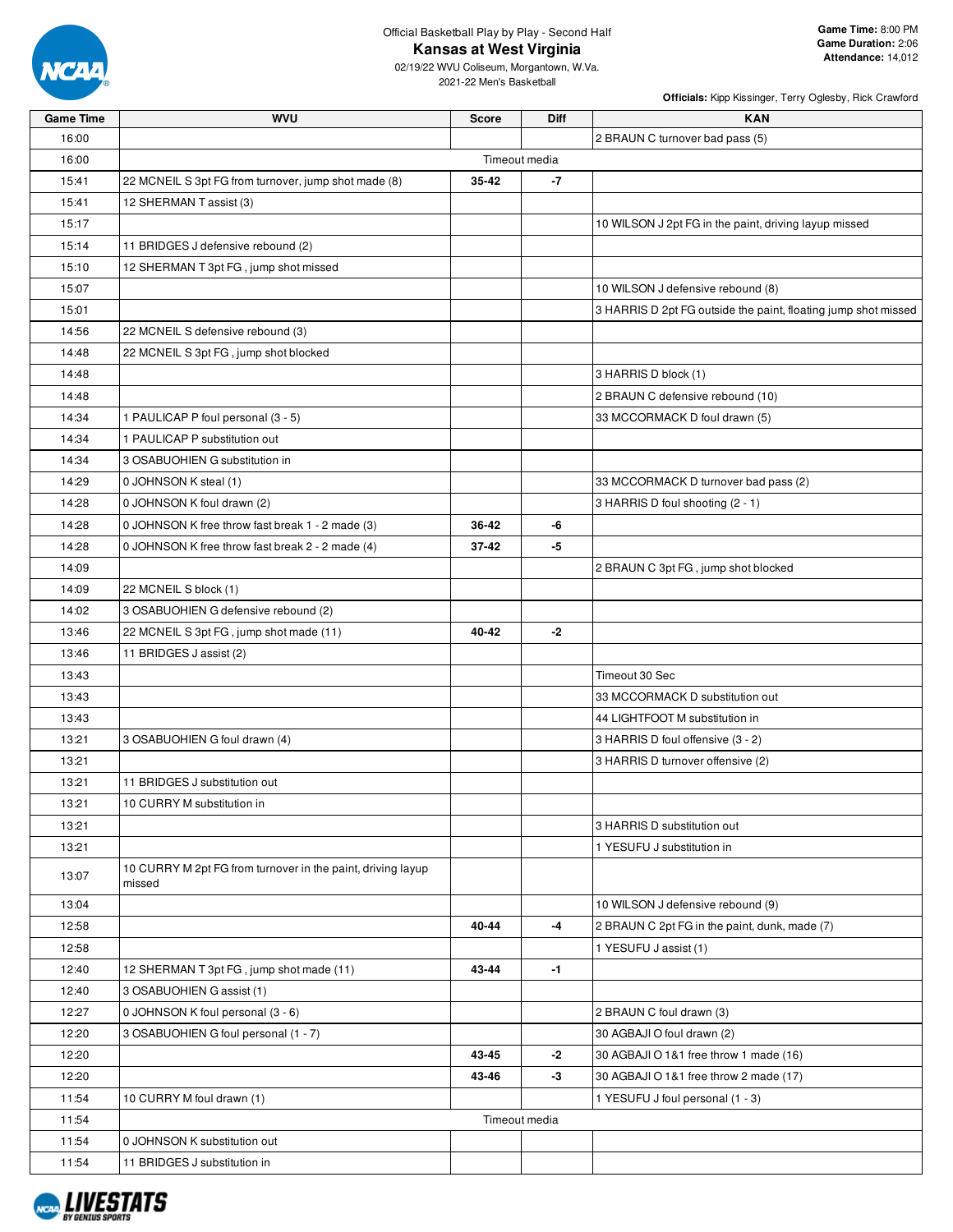

**Game Time:** 8:00 PM **Game Duration:** 2:06 **Attendance:** 14,012

02/19/22 WVU Coliseum, Morgantown, W.Va. 2021-22 Men's Basketball

| <b>Game Time</b> | wvu                                                                                 | Score | Diff | KAN                                                                          |
|------------------|-------------------------------------------------------------------------------------|-------|------|------------------------------------------------------------------------------|
| 11:41            | 22 MCNEIL S 3pt FG, jump shot missed                                                |       |      |                                                                              |
| 11:36            |                                                                                     |       |      | 10 WILSON J defensive rebound (10)                                           |
| 11:18            |                                                                                     |       |      | 44 LIGHTFOOT M turnover lost ball (2)                                        |
| 11:18            |                                                                                     |       |      | 44 LIGHTFOOT M substitution out                                              |
| 11:18            |                                                                                     |       |      | 33 MCCORMACK D substitution in                                               |
| 11:15            | 10 CURRY M turnover bad pass (1)                                                    |       |      | 1 YESUFU J steal (1)                                                         |
| 11:09            |                                                                                     | 43-48 | -5   | 1 YESUFU J 2pt FG fast break from turnover in the paint, layup<br>made $(4)$ |
| 10:58            | 3 OSABUOHIEN G 2pt FG in the paint, layup missed                                    |       |      |                                                                              |
| 10:55            |                                                                                     |       |      | 10 WILSON J defensive rebound (11)                                           |
| 10:52            | 3 OSABUOHIEN G foul personal (2 - 8)                                                |       |      | 10 WILSON J foul drawn (3)                                                   |
| 10:52            |                                                                                     |       |      | 10 WILSON J 1&1 free throw 1 missed                                          |
| 10:52            | 3 OSABUOHIEN G defensive rebound (3)                                                |       |      |                                                                              |
| 10:29            | 10 CURRY M foul drawn (2)                                                           |       |      | 33 MCCORMACK D foul shooting (2 - 4)                                         |
| 10:29            | 10 CURRY M free throw 1 - 2 missed                                                  |       |      |                                                                              |
| 10:29            | offensive dead ball rebound (1)                                                     |       |      |                                                                              |
| 10:29            | 10 CURRY M free throw 2 - 2 made (3)                                                | 44-48 | $-4$ |                                                                              |
| 10:16            |                                                                                     |       |      | 2 BRAUN C 3pt FG, jump shot missed                                           |
| 10:12            | 3 OSABUOHIEN G defensive rebound (4)                                                |       |      |                                                                              |
| 10:05            | 12 SHERMAN T turnover lost ball (2)                                                 |       |      | 10 WILSON J steal (1)                                                        |
| 10:00            |                                                                                     | 44-50 | -6   | 30 AGBAJI O 2pt FG fast break from turnover in the paint, dunk,<br>made (19) |
| 10:00            |                                                                                     |       |      | 1 YESUFU J assist (2)                                                        |
| 09:54            | Timeout 30 Sec                                                                      |       |      |                                                                              |
| 09:54            | 12 SHERMAN T substitution out                                                       |       |      |                                                                              |
| 09:54            | 0 JOHNSON K substitution in                                                         |       |      |                                                                              |
| 09:54            |                                                                                     |       |      | 30 AGBAJI O substitution out                                                 |
| 09:54            |                                                                                     |       |      | 3 HARRIS D substitution in                                                   |
| 09:38            | 11 BRIDGES J 3pt FG, jump shot missed                                               |       |      |                                                                              |
| 09:34            |                                                                                     |       |      | 1 YESUFU J defensive rebound (1)                                             |
| 09:29            |                                                                                     | 44-52 | -8   | 2 BRAUN C 2pt FG fast break in the paint, driving layup made<br>(9)          |
| 09:15            | 22 MCNEIL S 3pt FG, jump shot missed                                                |       |      |                                                                              |
| 09:13            | 22 MCNEIL S offensive rebound (4)                                                   |       |      |                                                                              |
| 09:12            | 22 MCNEIL S foul drawn (2)                                                          |       |      | 33 MCCORMACK D foul shooting (3 - 5)                                         |
| 09:12            | 22 MCNEIL S free throw 1 - 2 made (12)                                              | 45-52 | $-7$ |                                                                              |
| 09:12            | 22 MCNEIL S free throw 2 - 2 made (13)                                              | 46-52 | -6   |                                                                              |
| 09:04            | 10 CURRY M steal (2)                                                                |       |      | 33 MCCORMACK D turnover lost ball (3)                                        |
| 09:03            | 3 OSABUOHIEN G foul drawn (5)                                                       |       |      | 1 YESUFU J foul personal (2 - 6)                                             |
| 09:03            | 3 OSABUOHIEN G substitution out                                                     |       |      |                                                                              |
| 09:03            | 1 PAULICAP P substitution in                                                        |       |      |                                                                              |
| 08:43            | 22 MCNEIL S 2pt FG from turnover outside the paint, floating<br>jump shot made (15) | 48-52 | -4   |                                                                              |
| 08:19            |                                                                                     |       |      | 3 HARRIS D 2pt FG in the paint, driving layup blocked                        |
| 08:19            | 1 PAULICAP P block (2)                                                              |       |      |                                                                              |
| 08:18            |                                                                                     |       |      | offensive rebound (39)                                                       |
| 08:18            |                                                                                     |       |      | 2 BRAUN C substitution out                                                   |
| 08:18            |                                                                                     |       |      | 30 AGBAJI O substitution in                                                  |
| 08:18            | 0 JOHNSON K substitution out                                                        |       |      |                                                                              |
| 08:18            | 12 SHERMAN T substitution in                                                        |       |      |                                                                              |
|                  |                                                                                     |       |      |                                                                              |

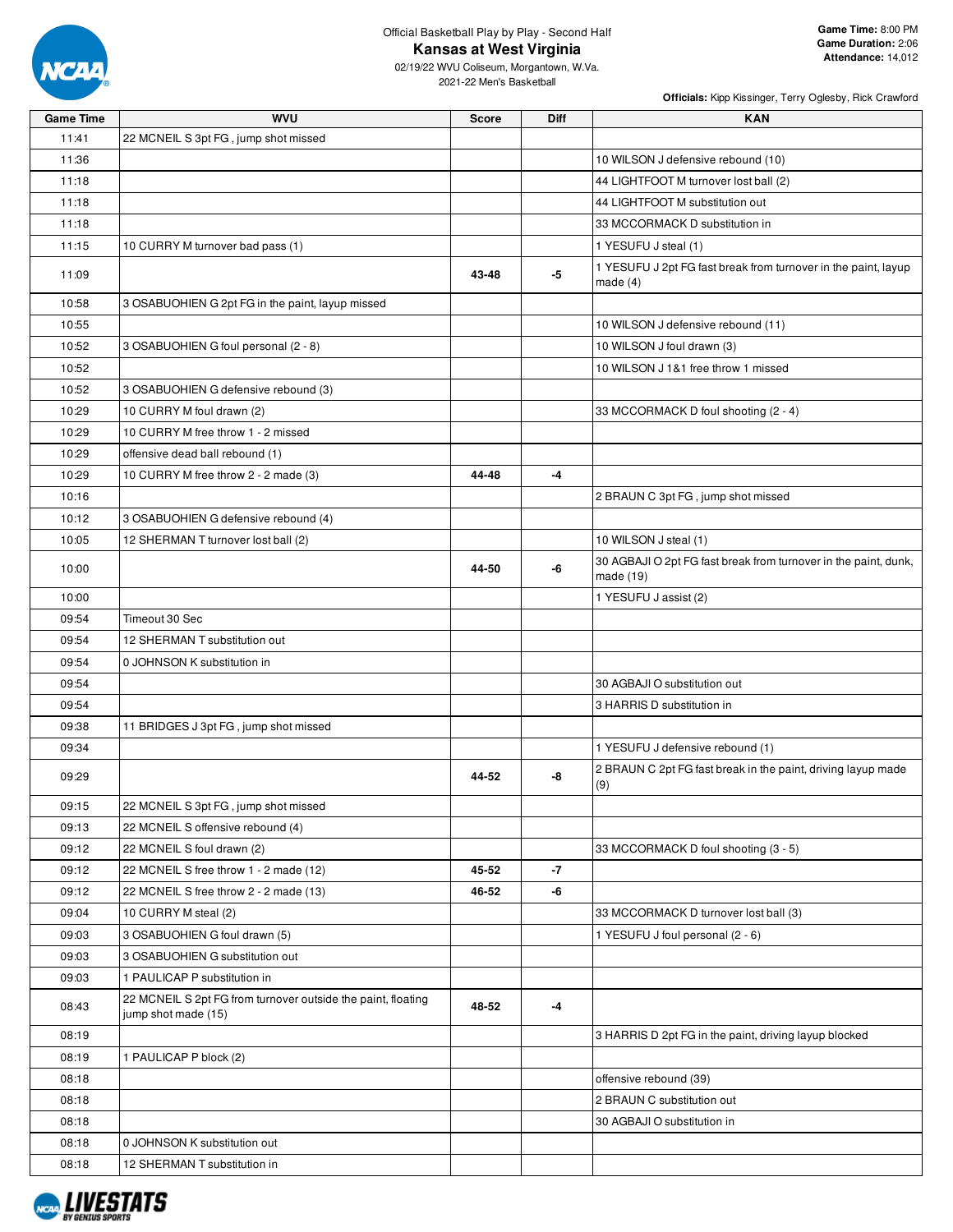

02/19/22 WVU Coliseum, Morgantown, W.Va. 2021-22 Men's Basketball

| <b>Game Time</b> | <b>WVU</b>                                                              | <b>Score</b>  | Diff  | <b>KAN</b>                                                           |
|------------------|-------------------------------------------------------------------------|---------------|-------|----------------------------------------------------------------------|
| 08:13            |                                                                         | 48-54         | -6    | 33 MCCORMACK D 2pt FG second chance in the paint, layup<br>made (12) |
| 07:48            | 10 CURRY M 2pt FG in the paint, jump shot missed                        |               |       |                                                                      |
| 07:44            |                                                                         |               |       | 30 AGBAJI O defensive rebound (3)                                    |
| 07:29            |                                                                         | 48-56         | -8    | 33 MCCORMACK D 2pt FG in the paint, layup made (14)                  |
| 07:29            |                                                                         |               |       | 30 AGBAJI O assist (1)                                               |
| 07:29            | 1 PAULICAP P foul shooting (4 - 9)                                      |               |       | 33 MCCORMACK D foul drawn (6)                                        |
| 07:29            |                                                                         | Timeout media |       |                                                                      |
| 07:29            | 1 PAULICAP P substitution out                                           |               |       |                                                                      |
| 07:29            | 3 OSABUOHIEN G substitution in                                          |               |       |                                                                      |
| 07:29            |                                                                         |               |       | 33 MCCORMACK D free throw 1 - 1 missed                               |
| 07:29            | 12 SHERMAN T defensive rebound (1)                                      |               |       |                                                                      |
| 06:59            | 12 SHERMAN T foul drawn (2)                                             |               |       | 33 MCCORMACK D foul personal (4 - 7)                                 |
| 06:59            | 10 CURRY M substitution out                                             |               |       |                                                                      |
| 06:59            | 0 JOHNSON K substitution in                                             |               |       |                                                                      |
| 06:59            |                                                                         |               |       | 33 MCCORMACK D substitution out                                      |
| 06:59            |                                                                         |               |       | 44 LIGHTFOOT M substitution in                                       |
| 06:59            | 12 SHERMAN T 1&1 free throw 1 missed                                    |               |       |                                                                      |
| 06:59            |                                                                         |               |       | 44 LIGHTFOOT M defensive rebound (2)                                 |
| 06:37            |                                                                         |               |       | 3 HARRIS D 2pt FG outside the paint, floating jump shot missed       |
| 06:32            | 0 JOHNSON K defensive rebound (4)                                       |               |       |                                                                      |
| 06:17            | 12 SHERMAN T 3pt FG, jump shot missed                                   |               |       |                                                                      |
| 06:12            | 11 BRIDGES J offensive rebound (3)                                      |               |       |                                                                      |
| 06:12            | 11 BRIDGES J 2pt FG second chance in the paint, layup missed            |               |       |                                                                      |
| 06:11            |                                                                         |               |       | 44 LIGHTFOOT M defensive rebound (3)                                 |
| 05:58            | 3 OSABUOHIEN G foul shooting (3 - 10)                                   |               |       | 30 AGBAJI O foul drawn (3)                                           |
| 05:58            |                                                                         | 48-57         | -9    | 30 AGBAJI O free throw 1 - 2 made (20)                               |
| 05:58            |                                                                         | 48-58         | -10   | 30 AGBAJI O free throw 2 - 2 made (21)                               |
| 05:39            | 0 JOHNSON K foul drawn (3)                                              |               |       | 10 WILSON J foul personal (2 - 8)                                    |
| 05:39            | 0 JOHNSON K 1&1 free throw 1 missed                                     |               |       |                                                                      |
| 05:39            | 11 BRIDGES J offensive rebound (4)                                      |               |       |                                                                      |
| 05:36            | 11 BRIDGES J foul drawn (1)                                             |               |       | 10 WILSON J foul personal (3 - 9)                                    |
| 05:36            | 11 BRIDGES J 1&1 free throw 1 missed                                    |               |       |                                                                      |
| 05:36            | 3 OSABUOHIEN G offensive rebound (5)                                    |               |       |                                                                      |
| 05:32            | 22 MCNEIL S 3pt FG second chance, jump shot missed                      |               |       |                                                                      |
| 05:29            | 3 OSABUOHIEN G offensive rebound (6)                                    |               |       |                                                                      |
| 05:27            | 22 MCNEIL S 2pt FG second chance outside the paint, jump<br>shot missed |               |       |                                                                      |
| 05:23            |                                                                         |               |       | defensive rebound (43)                                               |
| 05:23            |                                                                         |               |       | 44 LIGHTFOOT M substitution out                                      |
| 05:23            |                                                                         |               |       | 33 MCCORMACK D substitution in                                       |
| 05:11            | 3 OSABUOHIEN G foul personal (4 - 11)                                   |               |       | 33 MCCORMACK D foul drawn (7)                                        |
| 05:11            |                                                                         | 48-59         | $-11$ | 33 MCCORMACK D free throw 1 - 2 made (15)                            |
| 05:11            | 3 OSABUOHIEN G substitution out                                         |               |       |                                                                      |
| 05:11            | 13 COTTRELL I substitution in                                           |               |       |                                                                      |
| 05:11            |                                                                         | 48-60         | -12   | 33 MCCORMACK D free throw 2 - 2 made (16)                            |
| 05:11            |                                                                         |               |       | 33 MCCORMACK D substitution out                                      |
| 05:11            |                                                                         |               |       | 44 LIGHTFOOT M substitution in                                       |
| 04:59            | 12 SHERMAN T 2pt FG outside the paint, jump shot missed                 |               |       |                                                                      |
| 04:55            | 13 COTTRELL I offensive rebound (4)                                     |               |       |                                                                      |
|                  |                                                                         |               |       |                                                                      |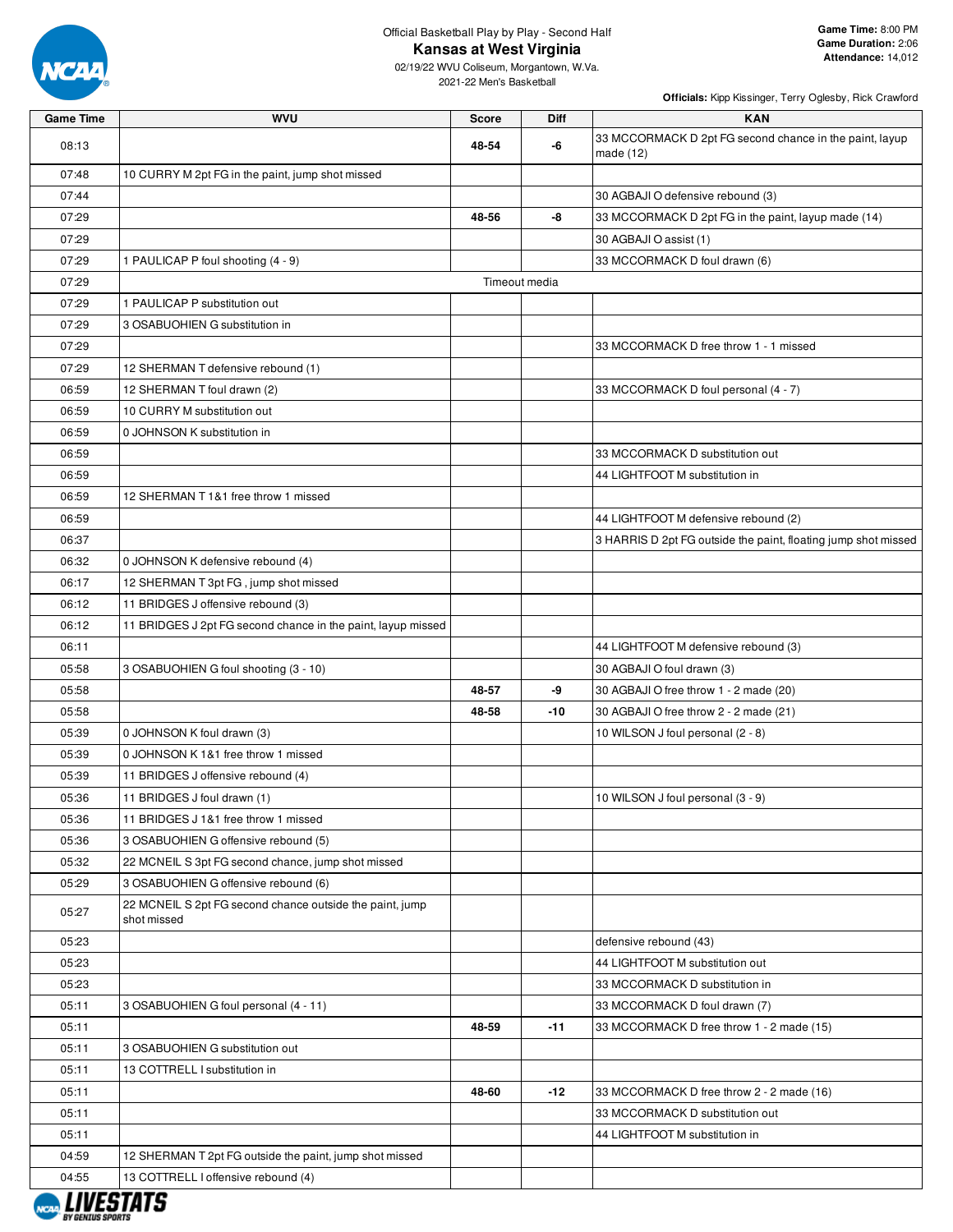

02/19/22 WVU Coliseum, Morgantown, W.Va. 2021-22 Men's Basketball

| <b>Game Time</b> | <b>WVU</b>                                            | <b>Score</b>  | <b>Diff</b> | <b>KAN</b>                                               |
|------------------|-------------------------------------------------------|---------------|-------------|----------------------------------------------------------|
| 04:51            | 0 JOHNSON K 3pt FG second chance, jump shot missed    |               |             |                                                          |
| 04:48            | 12 SHERMAN T offensive rebound (2)                    |               |             |                                                          |
| 04:47            | 12 SHERMAN T foul drawn (3)                           |               |             | 44 LIGHTFOOT M foul shooting (3 - 10)                    |
| 04:47            | 12 SHERMAN T free throw 1 - 2 made (12)               | 49-60         | $-11$       |                                                          |
| 04:47            | 0 JOHNSON K substitution out                          |               |             |                                                          |
| 04:47            | 13 COTTRELL I substitution out                        |               |             |                                                          |
| 04:47            | 3 OSABUOHIEN G substitution in                        |               |             |                                                          |
| 04:47            | 10 CURRY M substitution in                            |               |             |                                                          |
| 04:47            |                                                       |               |             | 44 LIGHTFOOT M substitution out                          |
| 04:47            |                                                       |               |             | 2 BRAUN C substitution in                                |
| 04:47            | 12 SHERMAN T free throw 2 - 2 made (13)               | 50-60         | $-10$       |                                                          |
| 04:38            | 10 CURRY M foul personal (1 - 12)                     |               |             | 10 WILSON J foul drawn (4)                               |
| 04:38            |                                                       | 50-61         | $-11$       | 10 WILSON J free throw 1 - 2 made (5)                    |
| 04:38            | 3 OSABUOHIEN G substitution out                       |               |             |                                                          |
| 04:38            | 13 COTTRELL I substitution in                         |               |             |                                                          |
| 04:38            |                                                       | 50-62         | $-12$       | 10 WILSON J free throw 2 - 2 made (6)                    |
| 04:22            | 22 MCNEIL S 3pt FG, jump shot made (18)               | 53-62         | -9          |                                                          |
| 04:22            | 13 COTTRELL I assist (1)                              |               |             |                                                          |
| 03:51            |                                                       |               |             | 2 BRAUN C 2pt FG in the paint, floating jump shot missed |
| 03:47            | 13 COTTRELL I defensive rebound (5)                   |               |             |                                                          |
| 03:45            | 10 CURRY M foul drawn (3)                             |               |             | 3 HARRIS D foul shooting (4 - 11)                        |
| 03:45            |                                                       | Timeout media |             |                                                          |
| 03:45            |                                                       |               |             | 1 YESUFU J substitution out                              |
| 03:45            |                                                       |               |             | 33 MCCORMACK D substitution in                           |
| 03:45            | 10 CURRY M free throw fast break 1 - 2 made (4)       | 54-62         | -8          |                                                          |
| 03:45            | 10 CURRY M free throw fast break 2 - 2 made (5)       | 55-62         | -7          |                                                          |
| 03:17            |                                                       | 55-64         | -9          | 30 AGBAJI O 2pt FG in the paint, driving layup made (23) |
| 03:04            | 13 COTTRELL I 3pt FG, jump shot missed                |               |             |                                                          |
| 03:00            |                                                       |               |             | 2 BRAUN C defensive rebound (11)                         |
| 02:37            |                                                       |               |             | 30 AGBAJI O 2pt FG outside the paint, jump shot missed   |
| 02:33            |                                                       |               |             | 33 MCCORMACK D offensive rebound (8)                     |
| 02:32            | 13 COTTRELL I foul shooting (4 - 13)                  |               |             | 33 MCCORMACK D foul drawn (8)                            |
| 02:32            |                                                       |               |             | 33 MCCORMACK D free throw 1 - 2 missed                   |
| 02:32            |                                                       |               |             | offensive dead ball rebound (2)                          |
| 02:32            | 13 COTTRELL I substitution out                        |               |             |                                                          |
| 02:32            | 3 OSABUOHIEN G substitution in                        |               |             |                                                          |
| 02:32            |                                                       | 55-65         | $-10$       | 33 MCCORMACK D free throw 2 - 2 made (17)                |
| 02:18            | 10 CURRY M 2pt FG outside the paint, jump shot missed |               |             |                                                          |
| 02:14            |                                                       |               |             | 33 MCCORMACK D defensive rebound (9)                     |
| 02:13            | 10 CURRY M foul personal (2 - 14)                     |               |             | 10 WILSON J foul drawn (5)                               |
| 02:13            |                                                       | 55-66         | $-11$       | 10 WILSON J free throw 1 - 2 made (7)                    |
| 02:13            | 3 OSABUOHIEN G substitution out                       |               |             |                                                          |
| 02:13            | 13 COTTRELL I substitution in                         |               |             |                                                          |
| 02:13            |                                                       | 55-67         | $-12$       | 10 WILSON J free throw 2 - 2 made (8)                    |
| 02:04            | 12 SHERMAN T 3pt FG, jump shot made (16)              | 58-67         | -9          |                                                          |
| 02:04            | 13 COTTRELL I assist (2)                              |               |             |                                                          |
| 01:47            |                                                       |               |             | 10 WILSON J turnover travel (1)                          |
| 01:31            | 22 MCNEIL S 3pt FG from turnover, jump shot missed    |               |             |                                                          |
| 01:28            |                                                       |               |             | defensive rebound (47)                                   |

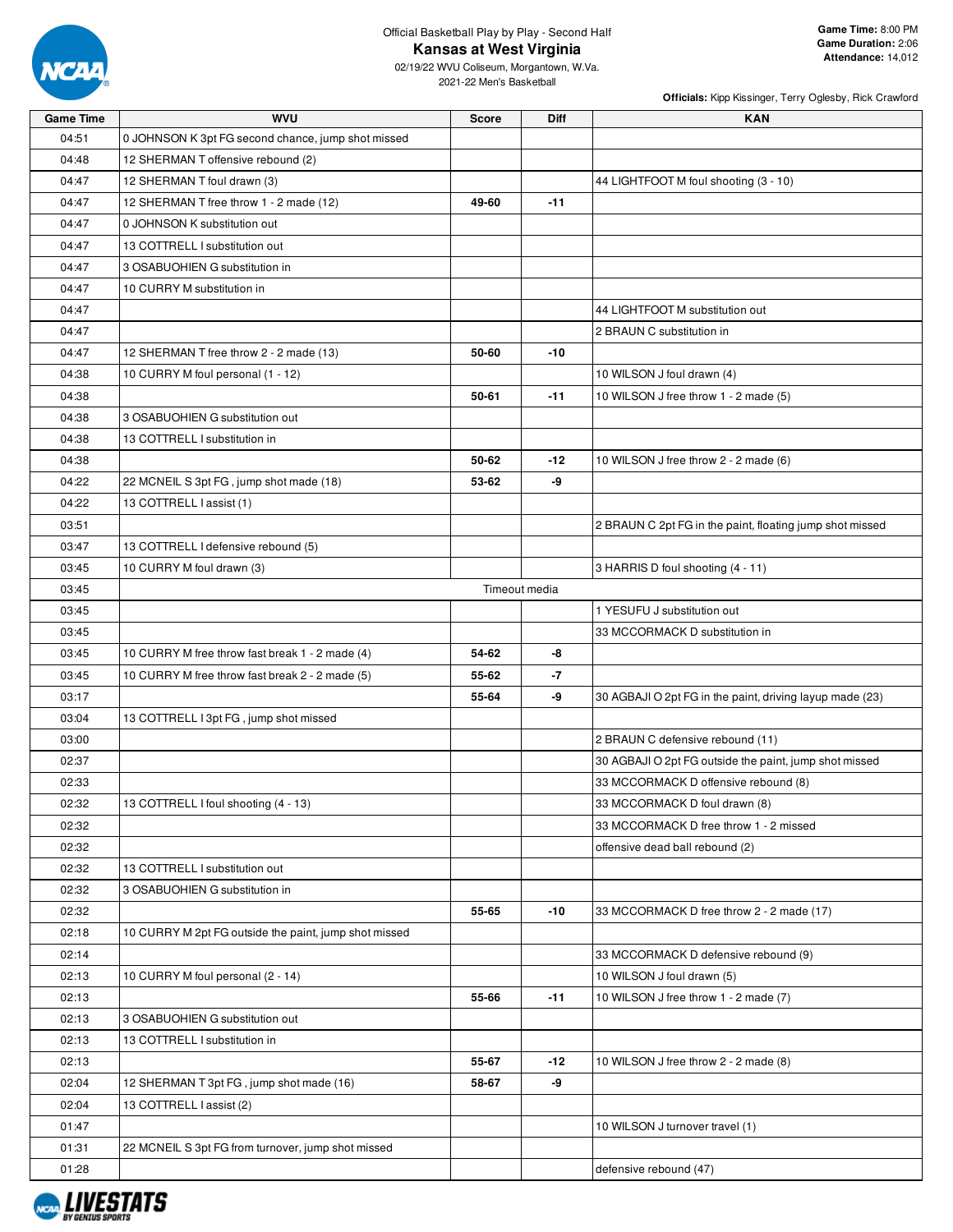

**Game Time:** 8:00 PM **Game Duration:** 2:06 **Attendance:** 14,012

02/19/22 WVU Coliseum, Morgantown, W.Va. 2021-22 Men's Basketball

| <b>Game Time</b> | <b>WVU</b>                                            | <b>Score</b> | <b>Diff</b> | <b>KAN</b>                                                |  |  |  |  |
|------------------|-------------------------------------------------------|--------------|-------------|-----------------------------------------------------------|--|--|--|--|
| 01:18            |                                                       | 58-69        | $-11$       | 33 MCCORMACK D 2pt FG in the paint, dunk, made (19)       |  |  |  |  |
| 01:18            |                                                       |              |             | 2 BRAUN C assist (1)                                      |  |  |  |  |
| 01:07            | 10 CURRY M 2pt FG outside the paint, jump shot missed |              |             |                                                           |  |  |  |  |
| 01:02            |                                                       |              |             | 33 MCCORMACK D defensive rebound (10)                     |  |  |  |  |
| 00:37            |                                                       | 58-71        | $-13$       | 10 WILSON J 2pt FG outside the paint, jump shot made (10) |  |  |  |  |
| 00:24            | 12 SHERMAN T 3pt FG, jump shot missed                 |              |             |                                                           |  |  |  |  |
| 00:21            |                                                       |              |             | 33 MCCORMACK D defensive rebound (11)                     |  |  |  |  |
|                  | <b>END OF GAME</b>                                    |              |             |                                                           |  |  |  |  |
|                  | <b>WVU 58-71 KAN</b>                                  |              |             |                                                           |  |  |  |  |

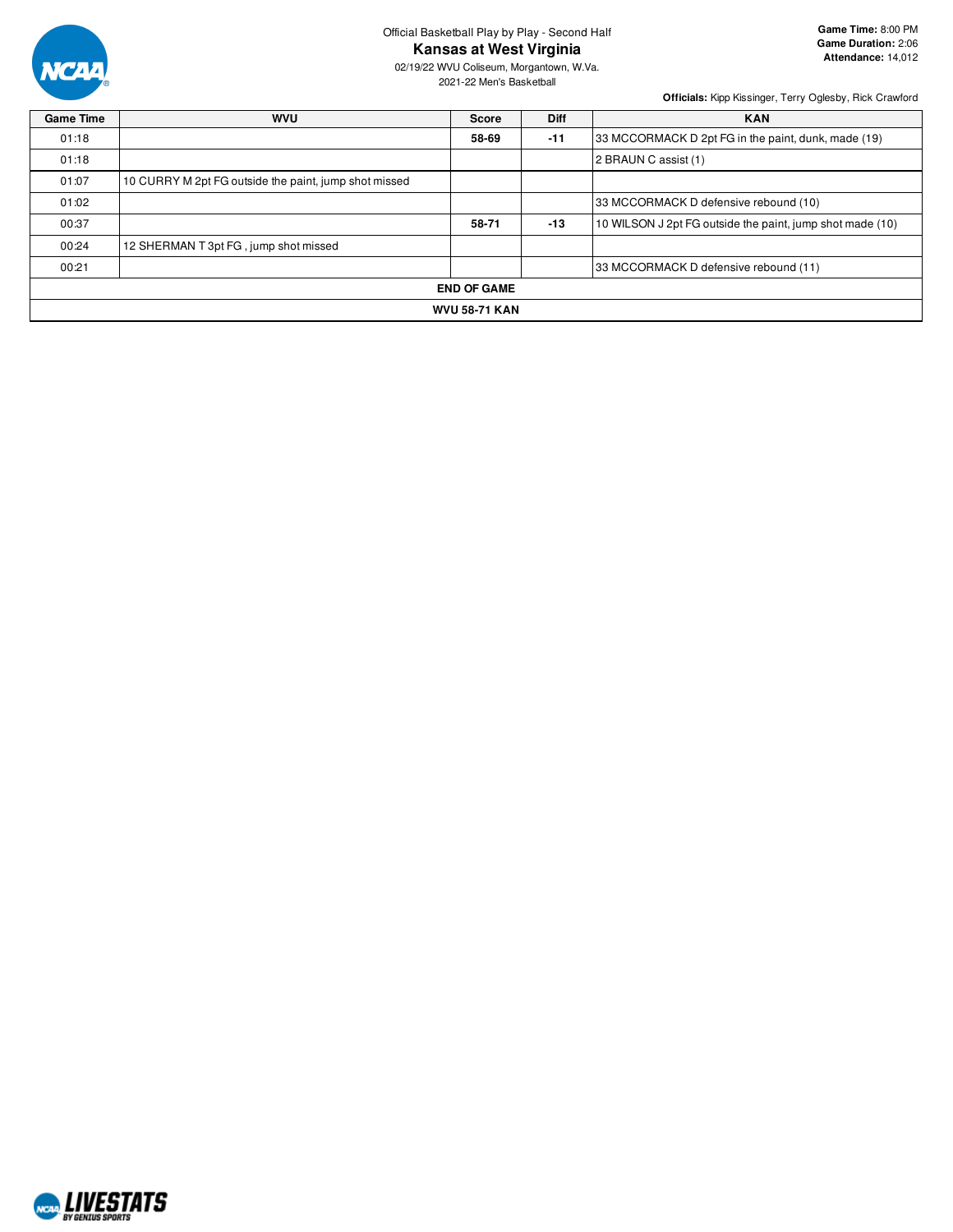

**Kansas - 38**

#### Official Basketball Box Score - Second Half **Kansas at West Virginia**

02/19/22 WVU Coliseum, Morgantown, W.Va. 2021-22 Men's Basketball

**Officials:** Kipp Kissinger, Terry Oglesby, Rick Crawford

|               |                              |          | FG        | 3Р      | FT        |                |                | <b>Rebounds</b> |                | <b>Fouls</b> | ТP |   | AS TO ST       |          |           | <b>Blocks</b>         | $+/-$ |
|---------------|------------------------------|----------|-----------|---------|-----------|----------------|----------------|-----------------|----------------|--------------|----|---|----------------|----------|-----------|-----------------------|-------|
|               | NO. Name                     | Min      | M-A       | M-A     | M-A       | <b>OR</b>      | DR.            | <b>TOT</b>      | <b>PF</b>      | <b>FD</b>    |    |   |                |          | <b>BS</b> | <b>BA</b>             |       |
| 10            | Jalen Wilson                 | FI 20:00 | 1-2       | $0-0$   | $4 - 5$   | 0              | 5              | 5               | 2              | 3            | 6  | 0 |                |          |           | 0                     | ⇁     |
| 33            | David McCormack<br>F         | 14:33    | $4 - 5$   | $0 - 0$ | $5 - 7$   | $\overline{2}$ | 4              | 6               | 3              | 6            | 13 |   | $\overline{2}$ | 0        | 0         | $\mathbf 0$           |       |
| 2             | <b>Christian Braun</b><br>GI | 16:29    | $2 - 5$   | $0 - 2$ | $0 - 0$   | 0              | 2              | 2               | $\Omega$       | 2            | 4  |   |                | 0        |           |                       |       |
| 3             | Dajuan Harris<br>G           | 16:07    | $0 - 3$   | $0-0$   | $0 - 0$   | $\Omega$       | $\Omega$       | $\Omega$        | 3              | 0            | 0  |   |                |          |           |                       | 5     |
| 30            | Ochai Agbaji<br>G            | 18:24    | $4 - 7$   | 1-2     | $4 - 4$   | 0              | 1              |                 | $\Omega$       | 2            | 13 |   | 0              | $\Omega$ |           | 0                     | 9     |
| 24            | KJ Adams, Jr.                | 00:00    | 0-0       | $0-0$   | $0 - 0$   | 0              | $\Omega$       | 0               | 0              | 0            | 0  | 0 | 0              | 0        | 0         | $\mathbf 0$           |       |
|               | Joseph Yesufu                | 10:02    | $1 - 1$   | $0 - 0$ | $0 - 0$   | 0              | 1              |                 | $\overline{c}$ |              | 2  | 2 | 0              |          | $\Omega$  | $\Omega$              | 5     |
| 44            | Mitch Lightfoot              | 04:25    | $0-0$     | $0-0$   | $0 - 0$   | $\Omega$       | $\overline{2}$ | 2               |                | $\Omega$     | 0  | 0 |                | 0        | 0         | $\mathbf 0$           | 2     |
| Team          |                              |          |           |         |           |                | 3              | 4               |                |              | 0  |   | 0              |          |           |                       |       |
| <b>Totals</b> |                              |          | $12 - 23$ | $1 - 4$ | $13 - 16$ | 3              | 18             | 21              | 11             | 14           | 38 | 6 | 6              | 3        |           | 2                     |       |
|               |                              |          |           |         |           |                |                |                 |                |              |    |   |                |          |           | Technical Fouls::NONE |       |

|         | <b>Shooting By Period</b> |       |
|---------|---------------------------|-------|
| ond FG% | 12-23                     | 52.2% |
| 3PT%    | $1 - 4$                   | 25.0% |
| FT%     | 13-16                     | 81.3% |
| GM FG%  | 12-23                     | 52.2% |
| 3PT%    | $1 - 4$                   | 25.0% |
| FT%     | 13-16                     | 81.3% |

Dead Ball Rebounds: 1, 0

## **West Virginia - 31**

 $F$  18:33 F 06:27  $G$  11:54  $G$  18:24 G 20:00 **NO. Name Min FG 3P FT Rebounds Fouls TP AS TO ST**  $\begin{array}{l|c|c|c|c|c|c|c} \text{FG} & \text{3P} & \text{FT} & \text{Rebounds} & \text{Fouls} & \text{TP} & \text{AS} & \text{TO} & \text{ST} & \text{BlockS} & \text{BMO} \end{array}$ 11 Jalen Bridges F | 18:33 | 1-3 | 1-2 | 0-1 | 2 2 4 | 1 1 | 3 | 1 | 0 | 0 | 0 0 | -6 13 Isaiah Cottrell 06:27 0-2 0-1 0-0 1 1 2 2 0 0 2 0 0 0 0 -1 0 Kedrian Johnson 11:54 0-1 0-1 2-3 0 2 2 2 2 2 0 0 1 0 0 2 12 Taz Sherman G | 18:24 | 3-8 | 2-5 | 2-3 | 1 | 1 | 2 | 0 | 2 | 10 | 2 | 2 | 0 | 0 | 0 | 0 | -9 22 Sean McNeil  $G = \begin{bmatrix} 20:00 & 4 & -10 & 3 & 8 & 2 & 1 & 1 & 2 & 0 & 1 & 1 & 3 & 0 & 0 & 0 & 1 & 1 & 1 & -7 \end{bmatrix}$ 1 Pauly Paulicap | 05:16 | 0-2 | 0-0 | 0-0 | 1 0 1 | 3 0 | 0 | 0 | 0 | 0 | 1 0 | -2 3 Gabe Osabuohien 08:17 0-1 0-0 0-0 2 3 5 4 2 0 1 0 0 0 0 -4 10 Malik Curry 11:09 0-4 0-0 3-4 0 0 0 2 3 3 0 1 1 0 0 3-8 Team 0 0 0 0 0 **Totals** 8-31 6-17 9-13 8 10 18 14 11 31 6 3 2 2 1 -7

| <b>Shooting By Period</b> |       |  |  |  |  |  |  |  |  |  |  |
|---------------------------|-------|--|--|--|--|--|--|--|--|--|--|
| $8 - 31$                  | 25.8% |  |  |  |  |  |  |  |  |  |  |
| $6 - 17$                  | 35.3% |  |  |  |  |  |  |  |  |  |  |
| $9 - 13$                  | 69.2% |  |  |  |  |  |  |  |  |  |  |
| $8 - 31$                  | 25.8% |  |  |  |  |  |  |  |  |  |  |
| $6 - 17$                  | 35.3% |  |  |  |  |  |  |  |  |  |  |
| $9 - 13$                  | 69.2% |  |  |  |  |  |  |  |  |  |  |
|                           |       |  |  |  |  |  |  |  |  |  |  |

Dead Ball Rebounds: 1, 0

|                                                                     | <b>KAN</b>                        | <b>WVU</b> |                    |    |                |
|---------------------------------------------------------------------|-----------------------------------|------------|--------------------|----|----------------|
|                                                                     |                                   |            | <b>Points from</b> |    | <b>KAN WVU</b> |
| <b>Biggest lead</b>                                                 | 13 ( $2nd$ 0:37) 0 ( $1st$ 20:00) |            | <b>Turnovers</b>   | 6  |                |
| <b>Best Scoring Run</b> $9(2^{nd} 17:10)$ 10(2 <sup>nd</sup> 13:46) |                                   |            | Paint              | 20 | 2              |
| <b>Lead Changes</b>                                                 |                                   |            | Second Chance      | 5  |                |
| <b>Times Tied</b>                                                   |                                   |            | <b>Fast Breaks</b> | 8  |                |
| <b>Time with Lead</b>                                               | 19:36                             | 00:00      | <b>Bench</b>       | 2  | З              |

**Technical Fouls:**:NONE

| <b>WVU</b> |            | <b>Period by Period Scoring</b> |     |     |  |  |  |  |  |  |  |  |  |  |  |
|------------|------------|---------------------------------|-----|-----|--|--|--|--|--|--|--|--|--|--|--|
|            |            | 1st                             | 2nd | TOT |  |  |  |  |  |  |  |  |  |  |  |
| 2          |            |                                 |     |     |  |  |  |  |  |  |  |  |  |  |  |
| 4          | KAN        | 33                              | 38  | 71  |  |  |  |  |  |  |  |  |  |  |  |
|            | <b>WVU</b> | 27                              | 31  |     |  |  |  |  |  |  |  |  |  |  |  |
| 3          |            |                                 |     | 58  |  |  |  |  |  |  |  |  |  |  |  |

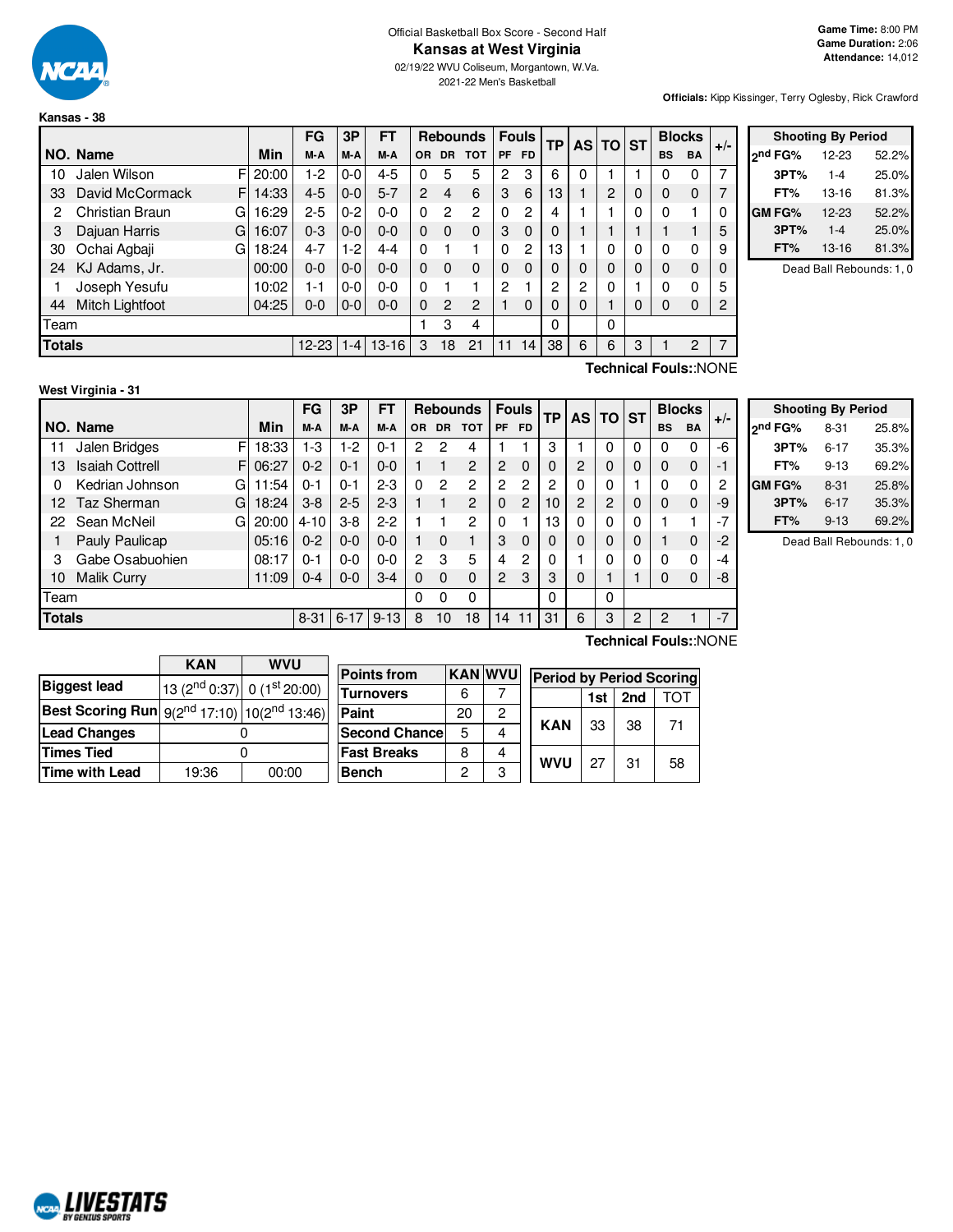

02/19/22 WVU Coliseum, Morgantown, W.Va. 2021-22 Men's Basketball

**Officials:** Kipp Kissinger, Terry Oglesby, Rick Crawford

{ Players => 0, 1, 2, 3, 4, 5, 10, 11, 12, 13, 22, 23, 24, 32, 45; } FG  $Types = |All; Results = |All;$ 

## **West Virginia**

{ Players => 0, 1, 2, 3, 5, 10, 11, 12, 13, 15, 20, 21, 24, 30, 31, 33, 44, 55; } FG Types => All; Results => All;



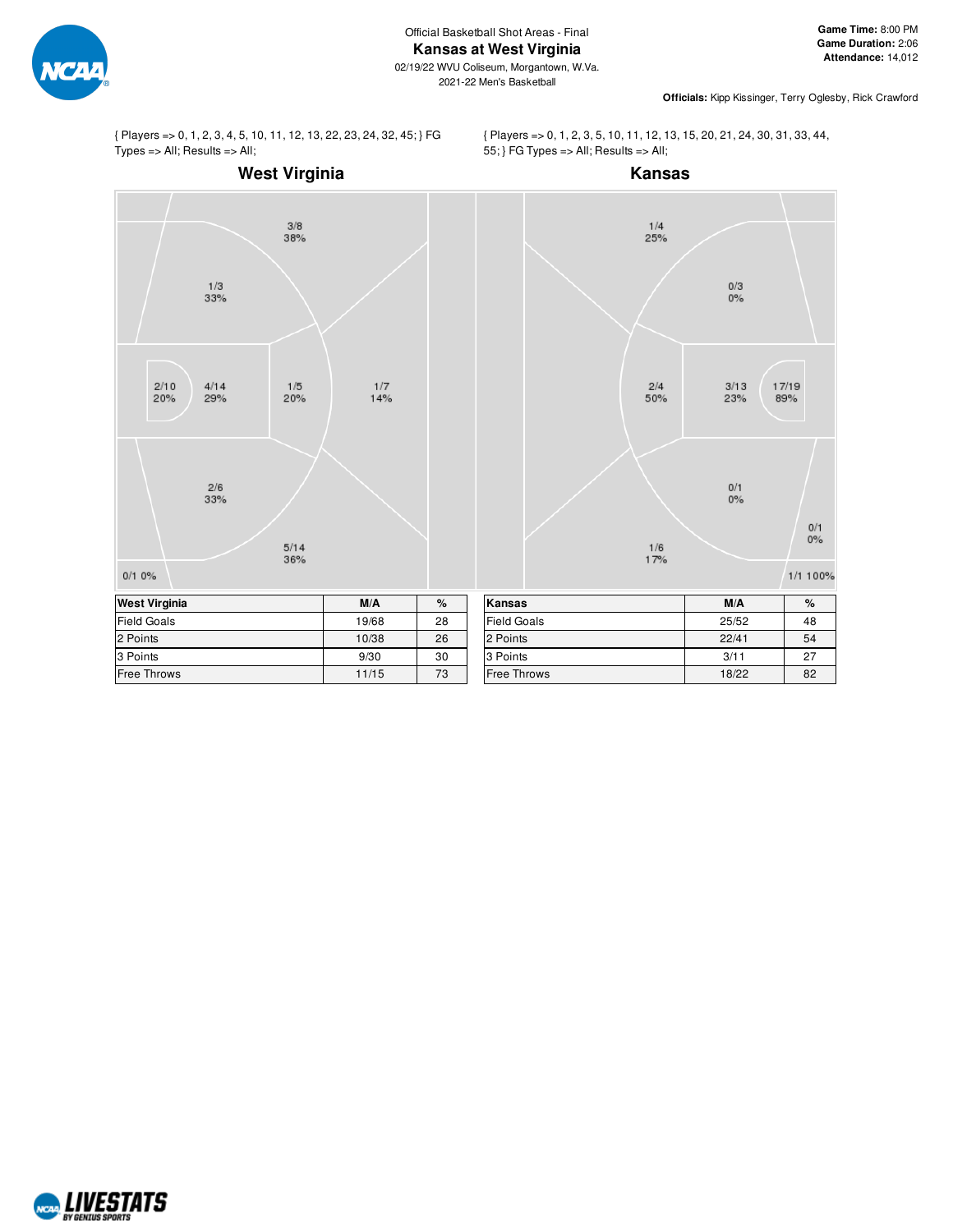

**Kansas**

02/19/22 WVU Coliseum, Morgantown, W.Va. 2021-22 Men's Basketball

**Officials:** Kipp Kissinger, Terry Oglesby, Rick Crawford

#### **No Name Mins Score Points Diff Points per Min Assists Rebounds Steals Turnovers On Off On Off On Off On Off On Off On Off On Off On Off** 1 | Joseph Yesufu | 12:39 | 27:21 | 27 - 17 | 44 - 41 | 10 | 3 | 2.13 | 1.61 | 3 | 8 | 14 | 35 | 2 | 2 | 3 | 12 2 | Christian Braun | 34:48 | 05:12 | 59 - 55 | 12 - 3 | 4 | 9 | 1.70 | 2.31 | 10 | 1 | 44 | 5 | 4 | 0 | 14 | 1 3 | Dajuan Harris | 33:30 | 06:30 | 56 - 50 | 15 - 8 | 6 | 7 | 1.67 | 2.31 | 9 | 2 | 41 | 8 | 2 | 2 | 13 | 2 10 | Jalen Wilson | 35:05 | 04:55 | 62 - 53 | 9 - 5 | 9 | 4 | 1.77 | 1.83 | 9 | 2 | 41 | 8 | 4 | 0 | 15 | 0 24 | KJ Adams, Jr. | 00:19 | 39:41 | 0 - 2 | 71 - 56 | -2 | 15 | 0.00 | 1.79 | 0 | 11 | 0 | 49 | 0 | 4 | 0 | 15 30 | Ochai Agbaji | 36:00 | 04:00 | 68 - 51 | 3 - 7 | 17 | -4 | 1.89 | 0.75 | 11 | 0 | 42 | 7 | 4 | 0 | 13 | 2 33 David McCormack 25:15 | 14:45 | 46 - 38 | 25 - 20 | 8 | 5 | 1.82 | 1.69 | 8 | 3 | 32 | 17 | 4 | 0 | 9 | 6 44 | Mitch Lightfoot | 13:24 | 26:36 | 23 - 14 | 48 - 44 | 9 | 4 | 1.72 | 1.80 | 3 | 8 | 17 | 32 | 0 | 4 | 6 | 9 55 Jalen Coleman-Lands 09:00 31:00 14 - 10 57 - 48 4 9 1.56 1.84 2 9 14 35 0 4 2 13

## **West Virginia**

| <b>No</b>      | Name                   |       | <b>Mins</b> |           | <b>Score</b> |       | <b>Points Diff</b> |      | Points per Min |                | <b>Assists</b> |                          | <b>Rebounds</b> |    | <b>Steals</b> |                | Turnovers      |
|----------------|------------------------|-------|-------------|-----------|--------------|-------|--------------------|------|----------------|----------------|----------------|--------------------------|-----------------|----|---------------|----------------|----------------|
|                |                        | On    | Off         | On        | Off          | On    | Off                | On   | Off            | On             | Off            | On                       | Off             | On | Off           | On             | Off            |
| $\Omega$       | Kedrian Johnson        | 30:13 | 09:47       | $48 - 45$ | $10 - 26$    | 3     | $-16$              | .59  | 1.02           | 8              | 2              | 26                       | 6               | 5  |               | 3              | $\overline{2}$ |
|                | Pauly Paulicap         | 11:22 | 28:38       | $18 - 17$ | $40 - 54$    |       | $-14$              | 1.58 | 1.40           | $\overline{2}$ | 8              | $\overline{\phantom{0}}$ | 25              |    | 4             | $\overline{2}$ | 3              |
| $\overline{2}$ | Kobe Johnson           | 01:41 | 38:19       | $0 - 7$   | $58 - 64$    | $-7$  | -6                 | 0.00 | 1.51           | $\Omega$       | 10             | 2                        | 30              | 0  | 5             |                | 5              |
| 3              | Gabe Osabuohien        | 15:13 | 24:47       | $19 - 31$ | $39 - 40$    | $-12$ | -1                 | 1.25 | 1.57           | $\overline{2}$ | 8              | 15                       | 17              | 3  | 2             | 2              | 3              |
| 5              | Dimon Carrigan         | 04:18 | 35:42       | $6 - 5$   | $52 - 66$    |       | $-14$              | 1.40 | 1.46           | $\overline{2}$ | 8              | 3                        | 29              |    |               |                | 5              |
| 10             | <b>Malik Curry</b>     | 12:00 | 28:00       | $21 - 25$ | $37 - 46$    | -4    | -9                 | 1.75 | 1.32           | 3              |                | 6                        | 26              | 2  | 3             | $\overline{c}$ | 3              |
| 11             | Jalen Bridges          | 34:03 | 05:57       | $50 - 56$ | $8 - 15$     | -6    | $-7$               | 1.47 | 1.34           | 9              |                | 29                       | 3               | 4  |               |                | $\Omega$       |
| 12             | Taz Sherman            | 35:15 | 04:45       | $52 - 63$ | $6 - 8$      | $-11$ | $-2$               | 1.48 | 1.26           | 10             | $\Omega$       | 29                       | 3               | 4  |               | 5.             | $\Omega$       |
| 13             | <b>Isaiah Cottrell</b> | 13:37 | 26:23       | $20 - 29$ | $38 - 42$    | -9    | $-4$               | 1.47 | 1.44           | 4              | 6              | 10                       | 22              |    | 4             |                | 4              |
| 22             | Sean McNeil            | 37:39 | 02:21       | $51 - 70$ | $7 - 1$      | $-19$ | 6                  | 1.35 | 2.98           | 9              |                | 30                       | $\overline{2}$  | 3  | 2             | 5.             | $\Omega$       |
| 45             | Seth Wilson            | 04:39 | 35:21       | $5 - 7$   | $53 - 64$    | $-2$  | $-11$              | 1.08 | 1.50           |                | 9              | 3                        | 29              |    |               |                | 5              |

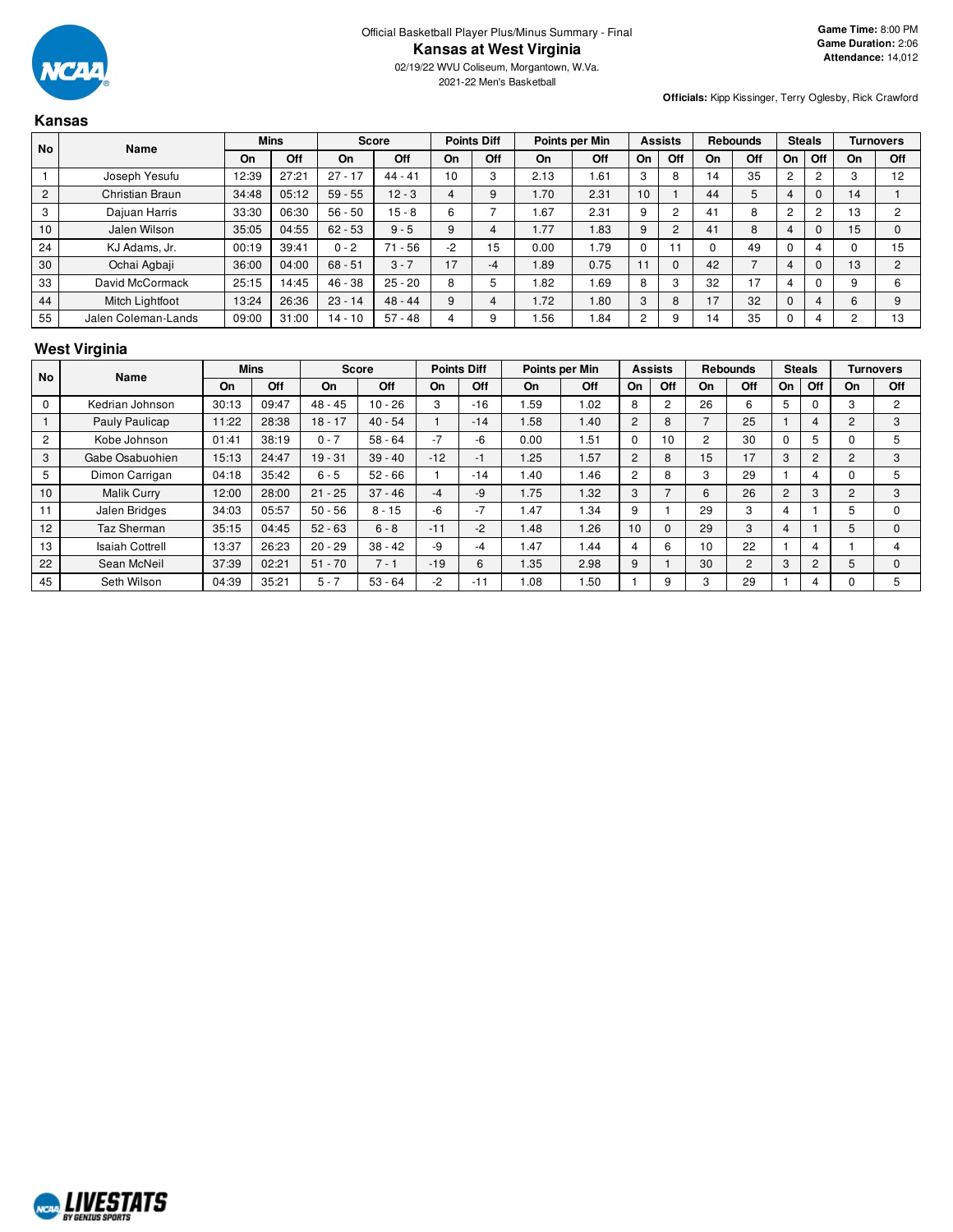

**Officials:** Kipp Kissinger, Terry Oglesby, Rick Crawford

#### Players => 0, 1, 2, 3, 5, 10, 11, 12, 13, 15, 20, 21, 24, 30, 31, 33, 44, 55FG Types=>AllResults=>All





**Blow Up Chart**



| Kansas             | M/A   | %  | Kansas                   | M/A          | %  |
|--------------------|-------|----|--------------------------|--------------|----|
| <b>Field Goals</b> | 25/52 | 48 | Points in the Paint      | 40 (20 / 32) | 63 |
| 2 Points           | 22/41 | 54 | <b>Fast Break Points</b> | 14(7/8)      | 88 |
| 3 Points           | 3/11  | 27 | Second Chance Points     | 11 (6/12)    | 50 |
| <b>Free Throws</b> | 18/22 | 82 | Effective FG%            | 51           |    |

N - Player Number

**O** Made

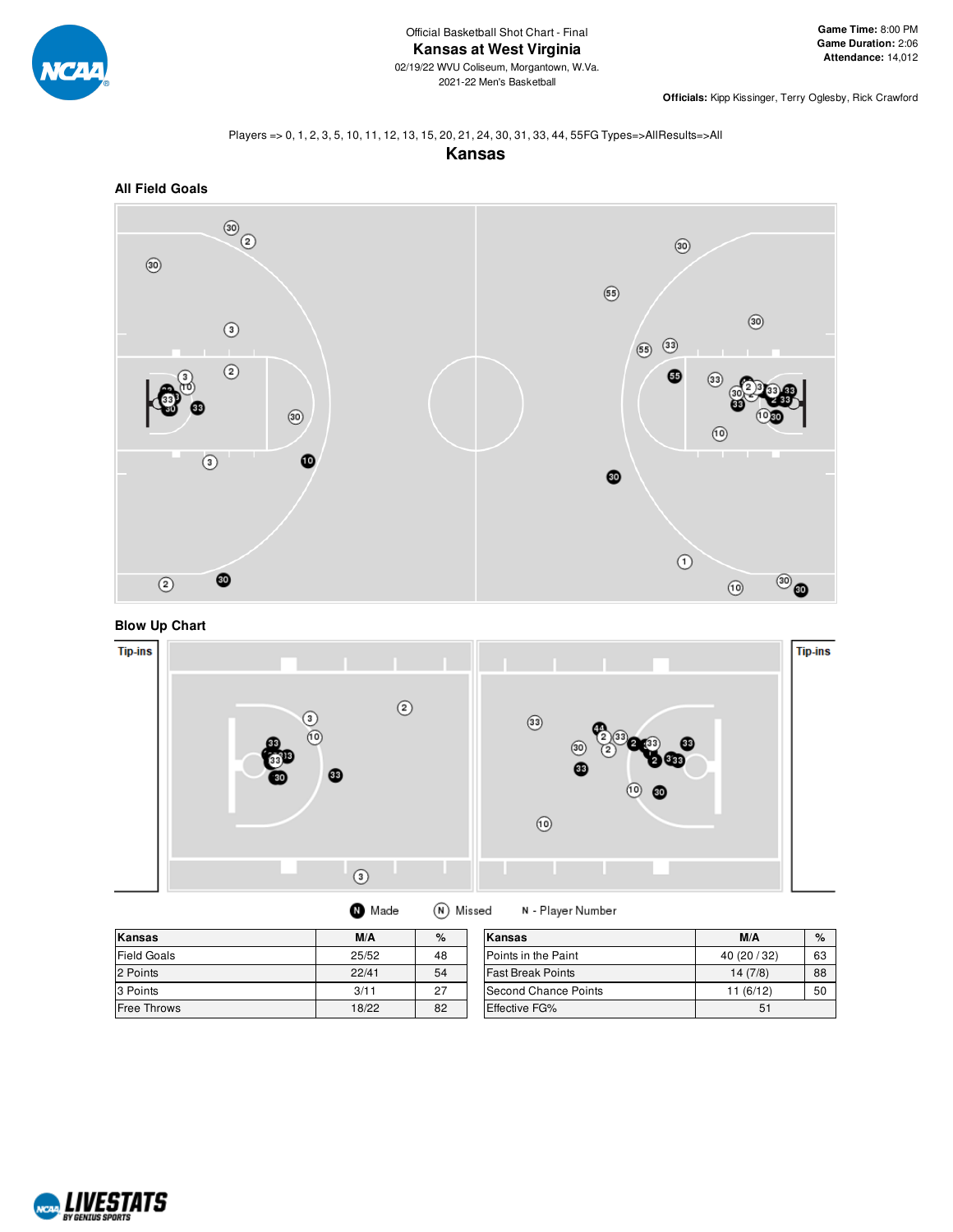

**Officials:** Kipp Kissinger, Terry Oglesby, Rick Crawford

#### Players => 0, 1, 2, 3, 4, 5, 10, 11, 12, 13, 22, 23, 24, 32, 45FG Types=>AllResults=>All









| <b>West Virginia</b> | M/A   | %  | <b>West Virginia</b>     | M/A      | $\%$ |
|----------------------|-------|----|--------------------------|----------|------|
| <b>Field Goals</b>   | 19/68 | 28 | Points in the Paint      | 12(6/24) | 25   |
| 2 Points             | 10/38 | 26 | <b>Fast Break Points</b> | 6(5/5)   | 100  |
| 3 Points             | 9/30  | 30 | Second Chance Points     | 8(7/17)  | 41   |
| <b>Free Throws</b>   | 11/15 | 73 | <b>Effective FG%</b>     | 35       |      |

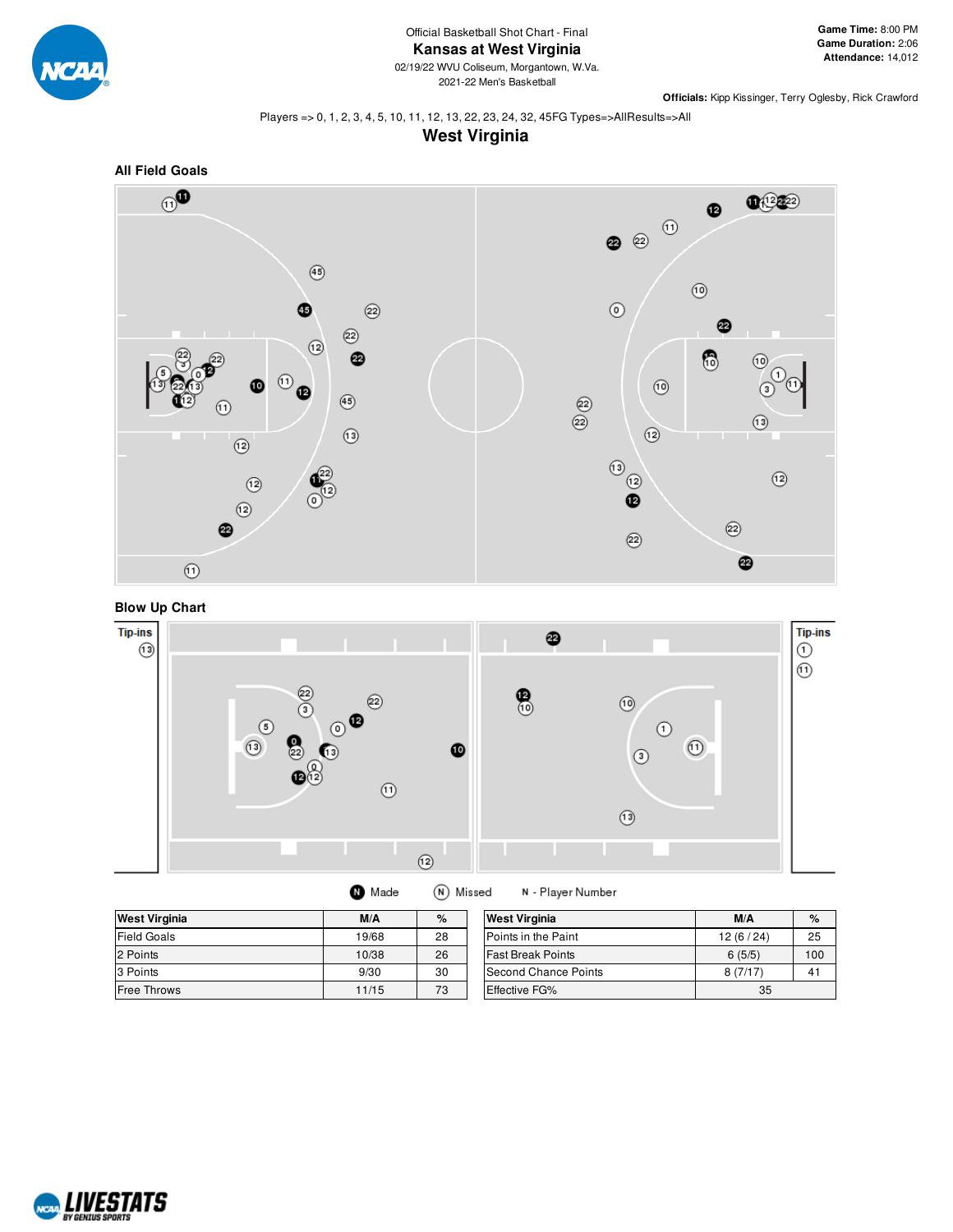

**Kansas**

02/19/22 WVU Coliseum, Morgantown, W.Va. 2021-22 Men's Basketball

| Lineup                                                                               | Quarter<br>On         | Time<br>On | Quarter<br>Off        | Time<br>Off | Time on<br>Court | <b>Score</b> | <b>Score</b><br>Diff | <b>Reb Sti Tov Ass</b> |              |                |                      | <b>PPP</b> |
|--------------------------------------------------------------------------------------|-----------------------|------------|-----------------------|-------------|------------------|--------------|----------------------|------------------------|--------------|----------------|----------------------|------------|
| 2- Braun C/3- Harris D/10- Wilson J/30- Agbaii O/33- McCormack D/                    | 1                     | 20:00      | $\mathbf{1}$          | 16:03       | 03:57            | $9 - 6$      | 3                    | $\overline{4}$         | $\mathbf{1}$ | $\overline{c}$ | $\mathbf{2}^{\circ}$ | 1.2857     |
| 2- Braun C/3- Harris D/10- Wilson J/30- Agbaii O/44- Lightfoot M/                    | 1                     | 16:03      | $\mathbf{1}$          | 13:40       | 02:23            | $2 - 3$      | $-1$                 | 3                      | $\mathbf 0$  | 3              | $\mathbf 0$          | 0.5155     |
| 2- Braun C/3- Harris D/30- Agbaji O/44- Lightfoot M/55- Coleman-<br>Lands J/         | $\mathbf{1}$          | 13:40      | $\mathbf{1}$          | 12:59       | 00:41            | $2 - 0$      | $\overline{c}$       | $\mathbf{1}$           | $\mathbf{0}$ | $\mathbf 0$    | $\mathbf{1}$         | 2.0000     |
| 1- Yesufu J/2- Braun C/30- Agbaji O/44- Lightfoot M/55- Coleman-<br>Lands $J/$       | $\mathbf{1}$          | 12:59      | $\mathbf{1}$          | 11:39       | 01:20            | $3-0$        | 3                    | $\overline{4}$         | $\mathbf 0$  | $\mathbf 0$    | $\mathbf 0$          | 1.5000     |
| 1- Yesufu J/ 10- Wilson J/ 30- Agbaji O/ 44- Lightfoot M/ 55- Coleman-<br>Lands J/   | 1                     | 11:39      | $\mathbf{1}$          | 10:22       | 01:17            | $4 - 2$      | $\overline{2}$       | $\mathbf{1}$           | $\mathbf 0$  | -1             | $\mathbf{0}$         | 1.3333     |
| 2- Braun C/3- Harris D/10- Wilson J/33- McCormack D/55- Coleman-<br>Lands $J/$       | $\mathbf{1}$          | 10:22      | $\mathbf{1}$          | 07:58       | 02:24            | $1 - 3$      | $-2$                 | 5                      | $\mathbf 0$  | $\mathbf{1}$   | 0                    | 0.2577     |
| 2- Braun C/3- Harris D/10- Wilson J/30- Agbaii O/33- McCormack D/                    | 1                     | 07:58      | $\mathbf{1}$          | 03:45       | 04:13            | $6 - 4$      | $\overline{c}$       | $\overline{7}$         | $\mathbf 0$  | $\mathbf{1}$   | $\mathbf{1}$         | 0.8571     |
| 2- Braun C/3- Harris D/10- Wilson J/30- Agbaji O/44- Lightfoot M/                    | 1                     | 03:45      | $\mathbf{1}$          | 03:45       | 00:00            | $2 - 0$      | $\overline{c}$       | 0                      | $\mathbf 0$  | $\mathbf 0$    | 0                    | 2.2727     |
| 2- Braun C/3- Harris D/30- Agbaji O/44- Lightfoot M/55- Coleman-<br>Lands J/         | 1                     | 03:45      | $\mathbf{1}$          | 00:50       | 02:54            | $4 - 5$      | $-1$                 | 3                      | $\Omega$     | $\Omega$       | $\mathbf{1}$         | 1.3333     |
| 3- Harris D/ 10- Wilson J/ 30- Agbaji O/ 44- Lightfoot M/ 55- Coleman-<br>Lands $J/$ | 1                     | 00:50      | $\mathbf{1}$          | 00:27       | 00:24            | $0-0$        | $\Omega$             | $\mathbf 0$            | $\mathbf 0$  | $\mathbf 0$    | $\mathbf 0$          | 0.0000     |
| 2- Braun C/3- Harris D/10- Wilson J/30- Agbaji O/33- McCormack D/                    | 1                     | 00:27      | $\mathbf{1}$          | 00:19       | 00:08            | $0 - 2$      | $-2$                 | $\mathbf 0$            | $\mathbf 0$  | $\mathbf{1}$   | $\mathbf 0$          | 0.0000     |
| 2- Braun C/3- Harris D/10- Wilson J/24- Adams, Jr. K/30- Agbaji O/                   | 1                     | 00:19      | $\overline{2}$        | 20:00       | 00:19            | $0 - 2$      | $-2$                 | $\mathbf 0$            | $\mathbf{0}$ | $\mathbf 0$    | $\Omega$             | 0.0000     |
| 2- Braun C/3- Harris D/10- Wilson J/30- Agbaii O/33- McCormack D/                    | $\overline{c}$        | 20:00      | $\mathbf{2}^{\prime}$ | 17:07       | 02:53            | $9 - 3$      | 6                    | 3                      | 1            | $\mathbf 0$    | $\mathbf{2}$         | 1.8443     |
| 1- Yesufu J/2- Braun C/10- Wilson J/30- Agbaji O/33- McCormack D/                    | $\overline{2}$        | 17:07      | $\overline{c}$        | 16:41       | 00:26            | $0 - 2$      | $-2$                 | $\mathbf 0$            | $\mathbf 0$  | $\mathbf 0$    | $\mathbf 0$          | 0.0000     |
| 2- Braun C/3- Harris D/10- Wilson J/30- Agbaii O/33- McCormack D/                    | $\overline{c}$        | 16:41      | $\overline{2}$        | 13:43       | 02:58            | $0 - 8$      | -8                   | 3                      | $\mathbf 0$  | $\overline{c}$ | 0                    | 0.0000     |
| 2- Braun C/3- Harris D/10- Wilson J/30- Agbaji O/44- Lightfoot M/                    | $\mathbf{2}$          | 13:43      | $\overline{c}$        | 13:21       | 00:22            | $0-0$        | $\mathbf 0$          | $\mathbf 0$            | $\mathbf 0$  | $\mathbf{1}$   | $\mathbf 0$          | 0.0000     |
| 1- Yesufu J/2- Braun C/10- Wilson J/30- Agbaji O/44- Lightfoot M/                    | $\overline{2}$        | 13:21      | $\overline{c}$        | 11:18       | 02:03            | $4 - 3$      | $\mathbf{1}$         | $\overline{2}$         | $\mathbf 0$  | $\mathbf{1}$   | $\mathbf{1}$         | 1.3889     |
| 1- Yesufu J/2- Braun C/10- Wilson J/30- Agbaji O/33- McCormack D/                    | $\overline{c}$        | 11:18      | $\overline{c}$        | 09:54       | 01:24            | $4 - 1$      | 3                    | $\mathbf{1}$           | $\mathbf 2$  | $\mathbf 0$    | 1                    | 1.1628     |
| 1- Yesufu J/2- Braun C/3- Harris D/10- Wilson J/33- McCormack D/                     | $\overline{2}$        | 09:54      | $\overline{c}$        | 08:18       | 01:36            | $2 - 4$      | $-2$                 | $\overline{c}$         | $\mathbf 0$  | $\mathbf{1}$   | $\Omega$             | 1.0000     |
| 1- Yesufu J/3- Harris D/10- Wilson J/30- Agbaji O/33- McCormack D/                   | $\overline{c}$        | 08:18      | $\overline{c}$        | 06:59       | 01:19            | $4 - 0$      | 4                    | $\mathbf{1}$           | $\mathbf 0$  | $\mathbf{0}$   | $\mathbf{1}$         | 1.6393     |
| 1- Yesufu J/3- Harris D/10- Wilson J/30- Agbaji O/44- Lightfoot M/                   | 2                     | 06:59      | $\overline{c}$        | 05:23       | 01:36            | $2 - 0$      | 2                    | 3                      | $\pmb{0}$    | $\mathbf 0$    | $\mathbf 0$          | 1.0638     |
| 1- Yesufu J/3- Harris D/10- Wilson J/30- Agbaji O/33- McCormack D/                   | $\overline{2}$        | 05:23      | $\overline{c}$        | 05:11       | 00:12            | $2 - 0$      | $\overline{c}$       | $\mathbf 0$            | $\mathbf 0$  | $\mathbf 0$    | $\mathbf 0$          | 2.2727     |
| 1- Yesufu J/3- Harris D/10- Wilson J/30- Agbaji O/44- Lightfoot M/                   | $\mathbf{2}^{\prime}$ | 05:11      | $\overline{c}$        | 04:47       | 00:24            | $0 - 1$      | $-1$                 | 0                      | $\mathbf 0$  | $\mathbf 0$    | $\mathbf 0$          | 0.0000     |
| 1- Yesufu J/2- Braun C/3- Harris D/10- Wilson J/30- Agbaji O/                        | $\overline{2}$        | 04:47      | $\overline{2}$        | 03:45       | 01:02            | $2 - 4$      | $-2$                 | 0                      | $\mathbf 0$  | $\mathbf 0$    | $\mathbf 0$          | 1.0638     |
| 2- Braun C/3- Harris D/10- Wilson J/30- Agbaji O/33- McCormack D/                    | 2                     | 03:45      | $\overline{2}$        | 00:00       | 03:45            | $9 - 5$      | 4                    | 6                      | $\mathbf 0$  | $\mathbf{1}$   | $\mathbf{1}$         | 1.5625     |

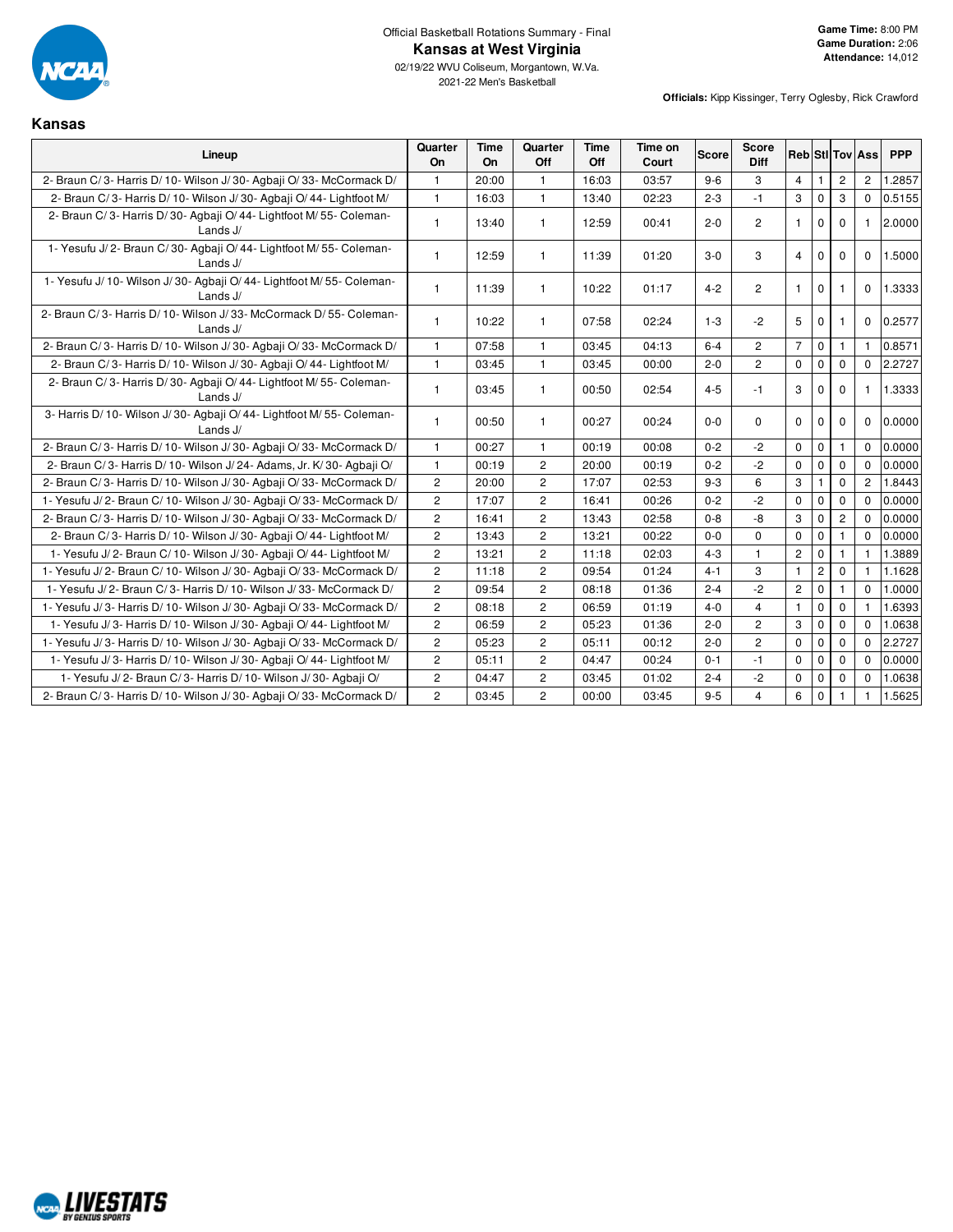

02/19/22 WVU Coliseum, Morgantown, W.Va. 2021-22 Men's Basketball

#### **Officials:** Kipp Kissinger, Terry Oglesby, Rick Crawford

# **West Virginia**

| Lineup                                                                       | Quarter<br>On  | Time<br>On | Quarter<br>Off        | Time<br>Off | Time on<br>Court | <b>Score</b> | Score<br>Diff  | <b>Reb</b> Stl Tov Ass |              |              |              | <b>PPP</b>   |
|------------------------------------------------------------------------------|----------------|------------|-----------------------|-------------|------------------|--------------|----------------|------------------------|--------------|--------------|--------------|--------------|
| 0- Johnson K/11- Bridges J/12- Sherman T/13- Cottrell I/22- McNeil S/        | $\mathbf{1}$   | 20:00      | $\mathbf{1}$          | 16:03       | 03:57            | $6 - 9$      | -3             | $\overline{2}$         | $\mathbf{1}$ | $\mathbf{1}$ | 1            | 0.8571       |
| 0- Johnson K/1- Paulicap P/11- Bridges J/12- Sherman T/22- McNeil<br>S/      | $\mathbf{1}$   | 16:03      | $\mathbf{1}$          | 15:15       | 00:48            | $0-0$        | $\mathbf 0$    | $\mathbf 0$            | 0            | $\mathbf 0$  | $\mathbf{0}$ | 0.0000       |
| 0- Johnson K/1- Paulicap P/3- Osabuohien G/12- Sherman T/22-<br>McNeil S/    | $\mathbf{1}$   | 15:15      | $\mathbf{1}$          | 12:59       | 02:16            | $3 - 4$      | $-1$           | $\mathbf 0$            | $\mathbf 0$  | $\mathbf 0$  | $\mathbf{0}$ | 1.0000       |
| 0- Johnson K/3- Osabuohien G/12- Sherman T/13- Cottrell I/22-<br>McNeil S/   | $\mathbf{1}$   | 12:59      | $\mathbf{1}$          | 12:34       | 00:25            | $0 - 0$      | $\mathbf 0$    | $\mathbf{1}$           | 0            | $\mathbf 0$  | $\mathbf{0}$ | 0.0000       |
| 2- Johnson K/3- Osabuohien G/12- Sherman T/13- Cottrell I/22-<br>McNeil S/   | $\mathbf{1}$   | 12:34      | $\mathbf{1}$          | 10:53       | 01:41            | $0 - 7$      | $-7$           | $\overline{2}$         | 0            | $\mathbf 0$  | $\mathbf{0}$ | 0.0000       |
| 0- Johnson K/ 11- Bridges J/ 12- Sherman T/ 13- Cottrell I/ 22- McNeil S/    | $\mathbf{1}$   | 10:53      | $\mathbf{1}$          | 09:46       | 01:07            | $2 - 0$      | $\overline{2}$ | $\mathbf{1}$           | $\pmb{0}$    | $\mathbf 0$  | 0            | 1.0000       |
| 0- Johnson K/5- Carrigan D/11- Bridges J/12- Sherman T/22- McNeil<br>S/      | $\mathbf{1}$   | 09:46      | $\mathbf{1}$          | 09:19       | 00:27            | $0-0$        | $\mathbf 0$    | $\mathbf{1}$           | 0            | $\mathbf 0$  | 0            | 0.0000       |
| 0- Johnson K/5- Carrigan D/11- Bridges J/12- Sherman T/45- Wilson            | $\mathbf{1}$   | 09:19      | $\mathbf{1}$          | 07:49       | 01:30            | $3 - 1$      | 2              | $\mathbf{1}$           | $\mathbf{1}$ | $\mathbf 0$  | 1.           | 1.0000       |
| 0- Johnson K/ 5- Carrigan D/ 11- Bridges J/ 22- McNeil S/ 45- Wilson S/      | $\mathbf{1}$   | 07:49      | $\mathbf{1}$          | 07:06       | 00:43            | $0 - 2$      | $-2$           | $\mathbf 0$            | 0            | $\mathbf 0$  | $\mathbf 0$  | 0.0000       |
| 0- Johnson K/3- Osabuohien G/11- Bridges J/22- McNeil S/45- Wilson<br>S/     | $\mathbf{1}$   | 07:06      | $\mathbf{1}$          | 04:40       | 02:26            | $2 - 4$      | $-2$           | $\mathbf{2}$           | $\mathbf 0$  | $\mathbf 0$  | $\mathbf 0$  | 0.6667       |
| 0- Johnson K/1- Paulicap P/11- Bridges J/12- Sherman T/22- McNeil<br>S/      | $\mathbf{1}$   | 04:40      | $\mathbf{1}$          | 02:29       | 02:11            | $4 - 4$      | $\mathbf 0$    | $\mathbf{2}$           | $\mathbf 0$  | $\mathbf{1}$ |              | $1 \ 0.8000$ |
| 0- Johnson K/5- Carrigan D/11- Bridges J/12- Sherman T/22- McNeil<br>S/      | $\mathbf{1}$   | 02:29      | $\mathbf{1}$          | 00:50       | 01:38            | $3 - 2$      | $\mathbf{1}$   | $\mathbf{1}$           | 0            | $\mathbf 0$  | 1.           | 3.0000       |
| 0- Johnson K/ 1- Paulicap P/ 10- Curry M/ 11- Bridges J/ 12- Sherman T/      | $\mathbf{1}$   | 00:50      | $\mathbf{1}$          | 00:27       | 00:24            | $0 - 0$      | $\mathbf 0$    | $\mathbf{1}$           | $\pmb{0}$    | 0            | $\mathbf 0$  | 0.0000       |
| 0- Johnson K/1- Paulicap P/3- Osabuohien G/10- Curry M/12-<br>Sherman T/     | $\mathbf{1}$   | 00:27      | $\mathbf{1}$          | 00:19       | 00:08            | $2 - 0$      | $\overline{2}$ | $\mathbf 0$            | $\mathbf{1}$ | $\mathbf 0$  | $\mathbf{0}$ | 2.2727       |
| 0- Johnson K/ 1- Paulicap P/ 10- Curry M/ 11- Bridges J/ 12- Sherman T/      | $\mathbf{1}$   | 00:19      | $\mathbf{2}^{\prime}$ | 20:00       | 00:19            | $2 - 0$      | $\overline{c}$ | $\mathbf 0$            | 0            | $\mathbf 0$  | $\mathbf{0}$ | 2.0000       |
| 0- Johnson K/ 11- Bridges J/ 12- Sherman T/ 13- Cottrell I/ 22- McNeil S/    | $\sqrt{2}$     | 20:00      | $\overline{c}$        | 18:16       | 01:44            | $3 - 4$      | $-1$           | $\mathbf{1}$           | $\mathbf 0$  | $\mathbf 0$  | $\mathbf{1}$ | 1.5000       |
| 0- Johnson K/1- Paulicap P/11- Bridges J/12- Sherman T/22- McNeil<br>S/      | $\overline{c}$ | 18:16      | $\mathbf{2}^{\prime}$ | 14:34       | 03:42            | $5-5$        | $\mathbf 0$    | $\overline{4}$         | $\mathbf 0$  | $\mathbf{1}$ |              | 1 0.7143     |
| 0- Johnson K/3- Osabuohien G/11- Bridges J/12- Sherman T/22-<br>McNeil S/    | $\overline{c}$ | 14:34      | $\mathbf{2}^{\prime}$ | 13:21       | 01:13            | $5-0$        | 5              | $\mathbf{1}$           | $\mathbf{1}$ | $\mathbf 0$  |              | 1 2.6596     |
| 0- Johnson K/3- Osabuohien G/10- Curry M/12- Sherman T/22- McNeil<br>S/      | $\overline{2}$ | 13:21      | $\mathbf{2}^{\prime}$ | 11:54       | 01:27            | $3 - 4$      | $-1$           | $\mathbf 0$            | 0            | $\mathbf 0$  | 1.           | 1.5000       |
| 3- Osabuohien G/ 10- Curry M/ 11- Bridges J/ 12- Sherman T/ 22- McNeil<br>S/ | $\overline{c}$ | 11:54      | $\mathbf{2}^{\prime}$ | 09:54       | 02:00            | $1 - 4$      | $-3$           | $\overline{c}$         | $\mathbf 0$  | $\mathbf{2}$ | $\mathbf{0}$ | 0.2049       |
| 0- Johnson K/3- Osabuohien G/10- Curry M/11- Bridges J/22- McNeil<br>S/      | $\overline{2}$ | 09:54      | $\mathbf{2}^{\prime}$ | 09:03       | 00:51            | $2 - 2$      | $\mathbf 0$    | $\mathbf{1}$           | $\mathbf{1}$ | $\mathbf 0$  | $\mathbf 0$  | 1.0638       |
| 0- Johnson K/ 1- Paulicap P/ 10- Curry M/ 11- Bridges J/ 22- McNeil S/       | $\mathbf{2}$   | 09:03      | $\mathbf{2}^{\prime}$ | 08:18       | 00:45            | $2 - 0$      | $\mathbf{2}$   | $\mathbf 0$            | 0            | $\mathbf 0$  | $\mathbf{0}$ | 2.0000       |
| 1- Paulicap P/ 10- Curry M/ 11- Bridges J/ 12- Sherman T/ 22- McNeil S/      | $\overline{2}$ | 08:18      | $\overline{c}$        | 07:29       | 00:49            | $0 - 4$      | $-4$           | $\mathbf 0$            | 0            | $\mathbf 0$  | $\mathbf 0$  | 0.0000       |
| 3- Osabuohien G/10- Curry M/11- Bridges J/12- Sherman T/22- McNeil<br>S/     | $\overline{c}$ | 07:29      | $\mathbf{2}^{\prime}$ | 06:59       | 00:30            | $0-0$        | 0              | $\mathbf{1}$           | 0            | $\mathbf 0$  | 0            | 0.0000       |
| 0- Johnson K/3- Osabuohien G/11- Bridges J/12- Sherman T/22-<br>McNeil S/    | $\sqrt{2}$     | 06:59      | $\overline{c}$        | 05:11       | 01:48            | $0 - 3$      | -3             | 5                      | $\pmb{0}$    | $\mathsf 0$  | 0            | 0.0000       |
| 0- Johnson K/11- Bridges J/12- Sherman T/13- Cottrell I/22- McNeil S/        | $\overline{2}$ | 05:11      | $\mathbf{2}$          | 04:47       | 00:24            | $1 - 1$      | $\mathbf 0$    | $\overline{2}$         | $\mathsf{O}$ | $\mathbf 0$  | $\mathbf{0}$ | 2.2727       |
| 3- Osabuohien G/ 10- Curry M/ 11- Bridges J/ 12- Sherman T/ 22- McNeil<br>S/ | $\overline{c}$ | 04:47      | $\overline{c}$        | 04:38       | 00:09            | $1 - 1$      | 0              | 0                      | 0            | $\mathbf 0$  | $\mathbf{0}$ | 2.2727       |
| 10- Curry M/11- Bridges J/12- Sherman T/13- Cottrell I/22- McNeil S/         | $\overline{c}$ | 04:38      | $\overline{c}$        | 02:32       | 02:06            | $5 - 3$      | $\overline{c}$ | $\mathbf{1}$           | 0            | 0            | 1            | 1.7361       |
| 3- Osabuohien G/10- Curry M/11- Bridges J/12- Sherman T/22- McNeil<br>S/     | $\overline{c}$ | 02:32      | $\overline{c}$        | 02:13       | 00:19            | $0 - 2$      | $-2$           | 0                      | 0            | 0            | 0            | 0.0000       |
| 10- Curry M/ 11- Bridges J/ 12- Sherman T/ 13- Cottrell I/ 22- McNeil S/     | $\mathbf{2}$   | 02:13      | $\overline{c}$        | 00:00       | 02:13            | $3-5$        | -2             | 0                      | 0            | 0            | $\mathbf{1}$ | 0.7500       |

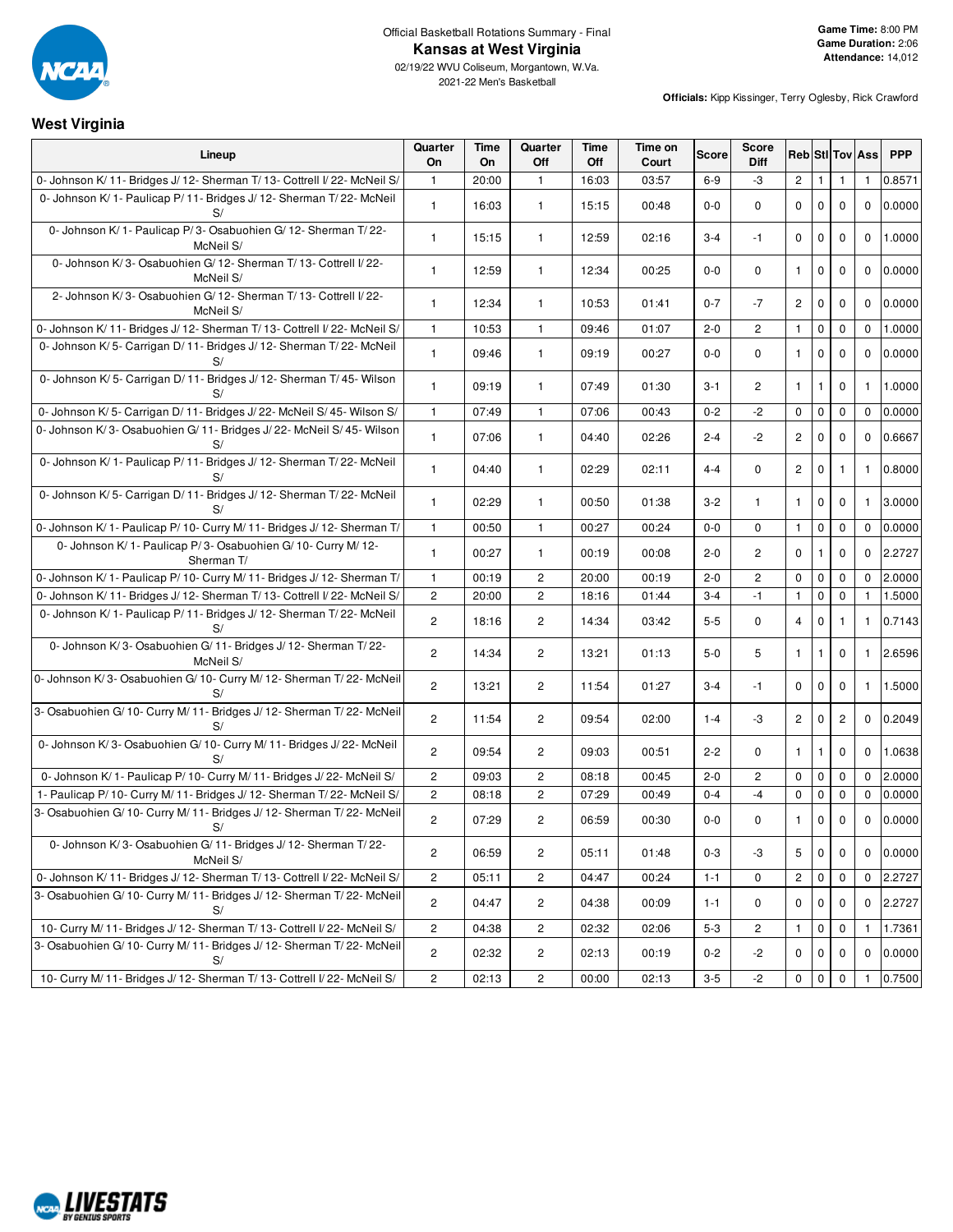

2021-22 Men's Basketball

| <b>Kansas</b>                                                                  |       |              |                   |         |                |                |          |                |            |
|--------------------------------------------------------------------------------|-------|--------------|-------------------|---------|----------------|----------------|----------|----------------|------------|
| Lineup                                                                         | Time  | <b>Score</b> | <b>Score Diff</b> | Pts/Min | <b>Reb</b>     |                | Stil Toy | Ass            | <b>PPP</b> |
| 2- Braun C/3- Harris D/10- Wilson J/30- Agbaii O/33- McCormack D/              | 17:54 | 33-28        | 5                 | 1.8436  | 23             |                |          | 6              | 1.0430     |
| 2- Braun C/3- Harris D/30- Agbaji O/44- Lightfoot M/55- Coleman-Lands J/       | 03:35 | $6 - 5$      |                   | 1.6744  | 4              |                | $\Omega$ | $\overline{c}$ | 1.5000     |
| 2- Braun C/3- Harris D/10- Wilson J/30- Agbaji O/44- Lightfoot M/              | 02:45 | $4 - 3$      |                   | 1.4545  | 3              |                | 4        | 0              | 0.6944     |
| 2- Braun C/3- Harris D/10- Wilson J/33- McCormack D/55- Coleman-Lands J/       | 02:24 | $1-3$        | $-2$              | 0.4167  | 5              |                |          | 0              | 0.2577     |
| 1- Yesufu J/2- Braun C/10- Wilson J/30- Agbaji O/44- Lightfoot M/              | 02:03 | $4 - 3$      |                   | 1.9512  | $\overline{2}$ |                |          |                | 1.3889     |
| 1- Yesufu J/3- Harris D/10- Wilson J/30- Agbaji O/44- Lightfoot M/             | 02:00 | $2 - 1$      |                   | 1.0000  | 3              |                | $\Omega$ | 0              | 1.0638     |
| 1- Yesufu J/2- Braun C/10- Wilson J/30- Agbaji O/33- McCormack D/              | 01:50 | $4 - 3$      |                   | 2.1818  |                | $\overline{2}$ | 0        |                | 1.1628     |
| 1- Yesufu J/ 2- Braun C/ 3- Harris D/ 10- Wilson J/ 33- McCormack D/           | 01:36 | $2 - 4$      | $-2$              | 1.2500  | $\overline{2}$ |                |          | 0              | 1.0000     |
| 1- Yesufu J/3- Harris D/10- Wilson J/30- Agbaji O/33- McCormack D/             | 01:31 | $6-0$        | 6                 | 3.9560  |                | O              | $\Omega$ |                | 1.8072     |
| 1- Yesufu J/2- Braun C/30- Agbaji O/44- Lightfoot M/55- Coleman-Lands J/       | 01:20 | $3-0$        | 3                 | 2.2500  | 4              |                | $\Omega$ | $\Omega$       | 1.5000     |
| 1- Yesufu J/10- Wilson J/30- Agbaji O/44- Lightfoot M/55- Coleman-Lands J/     | 01:17 | $4 - 2$      | $\overline{2}$    | 3.1169  |                | ſ              |          | 0              | 1.3333     |
| 1- Yesufu J/2- Braun C/3- Harris D/10- Wilson J/30- Agbaji O/                  | 01:02 | $2 - 4$      | $-2$              | 1.9355  | $\Omega$       |                | $\Omega$ | $\Omega$       | 1.0638     |
| 3- Harris D/ 10- Wilson J/ 30- Agbaji O/ 44- Lightfoot M/ 55- Coleman-Lands J/ | 00:24 | $0 - 0$      | $\Omega$          | 0.0000  | $\Omega$       |                | $\Omega$ | 0              | 0.0000     |
| 2- Braun C/3- Harris D/10- Wilson J/24- Adams, Jr. K/30- Agbaii O/             | 00:19 | $0 - 2$      | $-2$              | 0.0000  | 0              | 0              |          |                | 0.0000     |